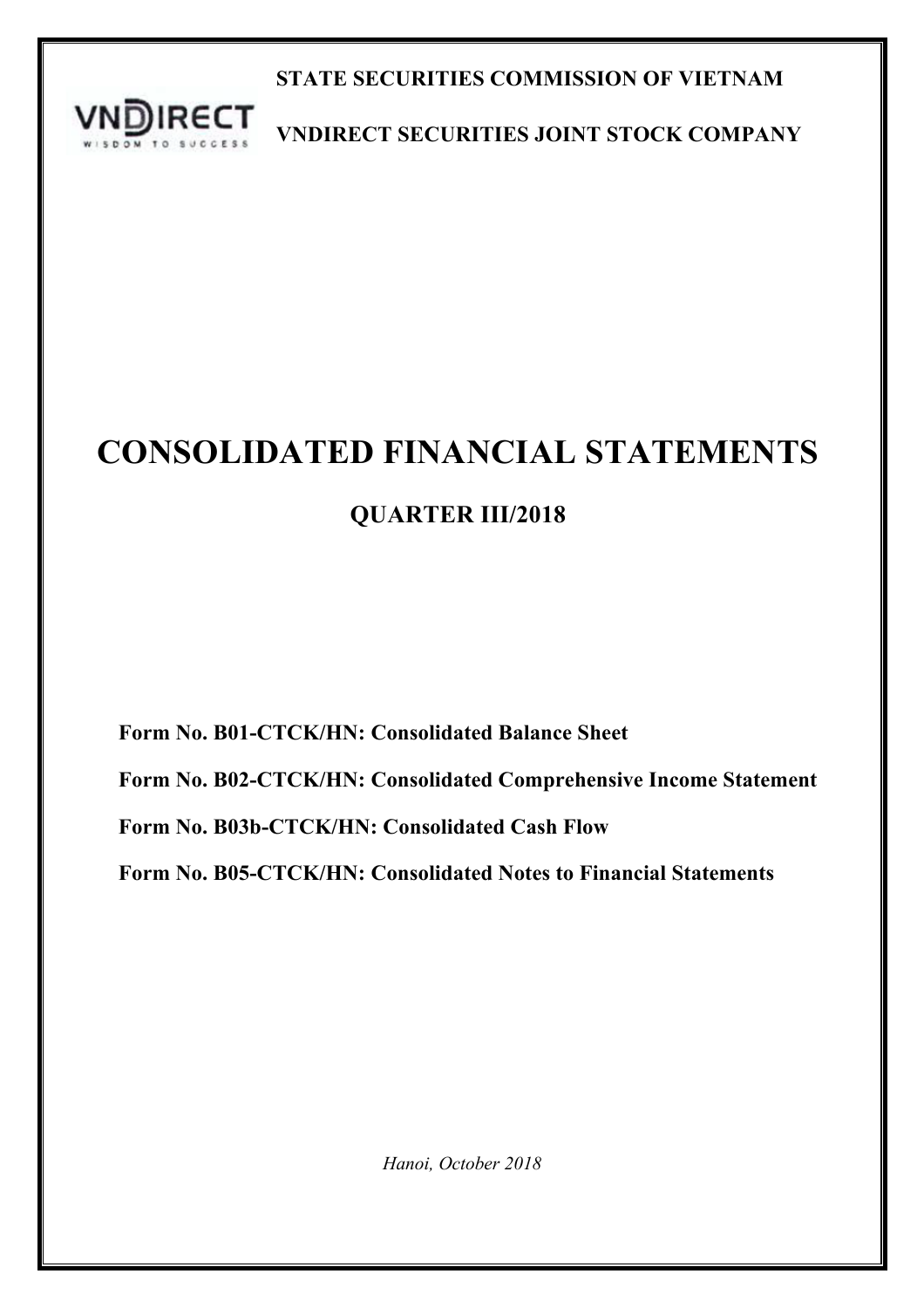Add: No. 1, Nguyen Thuong Hien, Nguyen Du, Hai Ba Trung, Hanoi CONSOLIDATED FINANCIAL STATEMENTS - QUARTER 3/2018

## *Form No. B01-CTCK/HN Issued under Circular No. 334/2016/TT-BTC*

*dated 27/12/2016 by the Ministry of Finance*

## **CONSOLIDATED BALANCE SHEET As at 30/09/2018**

### **ITEMS Code Notes Quarter-end Year-beginning** (Adjusted) **A CURRENT ASSETS (100=110+130) 100 10,178,197,028,432 7,175,866,857,101 I. Financial assets 110** 10,159,291,957,844 7,163,117,754,376 1. Cash and equivalents 111 6 29,548,837,100 342,470,238,293 *1.1. Cash 111.1* 28,548,837,100 241,470,238,293 *1.2. Cash equivalents 111.2* 1,000,000,000 101,000,000,000 2. Financial assets recognized through profit/loss (FVTPL) 112 8 (a) 1,463,381,867,406 734,946,831,356 3. Held-to-maturity investments (HTM) 113 8 (b) 4,972,330,000,000 2,258,215,032,772 4. Loans 114 8 (c) 3,383,987,867,580 3,130,859,448,293 5. Available-for-sale financial assets  $(AFS)$ (AFS)  $(AFS)$  115  $(8(d)$  392,055,523,666 748,022,000,000  $\overline{6}$ . Provision for devaluation of financial assets and mortgage assets 116 10 (170,404,130,575) (194,922,005,231) 7. Receivables from financial assets 117 79,506,531,431 74,449,101,616 *7.1 Receivables from sale of financial assets 117.1* 2,737,604,885 21,516,495,100 *7.2.2. Accrued dividend, immature interest 117.4 11* 76,768,926,546 52,932,606,516 8. Prepayment to suppliers 118 6,218,126,155 60,779,142,897 9. Other receivables 122 12 7,330,549,510 12,961,178,809 10. Provision for devaluation of receivables 129 13 (4,663,214,429) (4,663,214,429) **II. Other short-term assets 130 18,905,070,588 12,749,102,725** 1. Advance 131 131 4,684,547,399 2,799,726,146 2. Short-term prepayment 133 14 7,292,653,474 7,756,485,234 3. Short-term pledges and deposits 134 1,782,896,845 1,692,896,845 4. Other short-term assets 137 137 5,144,972,870 499,994,500 **B. NON-CURRENT ASSETS**  $(200 = 210 + 220 + 240 + 250)$  **200 637,846,921,162 892,826,843,591 I. Long-term financial assets 210 445,000,000,000 721,715,161,007** 1. Investments 212 445,000,000,000 721,715,161,007 *1.1. Maturity-held investments 212.1 8(b) 445,000,000,000 300,000,000,000 1.2. Investment in joint ventures, associates 212.3 15 - 421,715,161,007* **II. Fixed assets 220** 77,885,958,795 59,106,424,602 1 | Tangible fixed assets | 221 | 16 | 57,484,270,076 | 34,002,092,098 *- Cost 222 124,128,291,359* 94,208,450,947 *- Accumulated depreciation 223a (66,644,021,283) (60,206,358,849)* 2. Intangible fixed assets 227 17 20,401,688,719 25,104,332,504

*- Cost 228 81,661,082,715 78,230,908,391 - Accumulated depreciation 229a (61,259,393,996) (53,126,575,887)*

**III. Capital construction in progress 240 500,000,000 500,000,000**

*Currency: VND*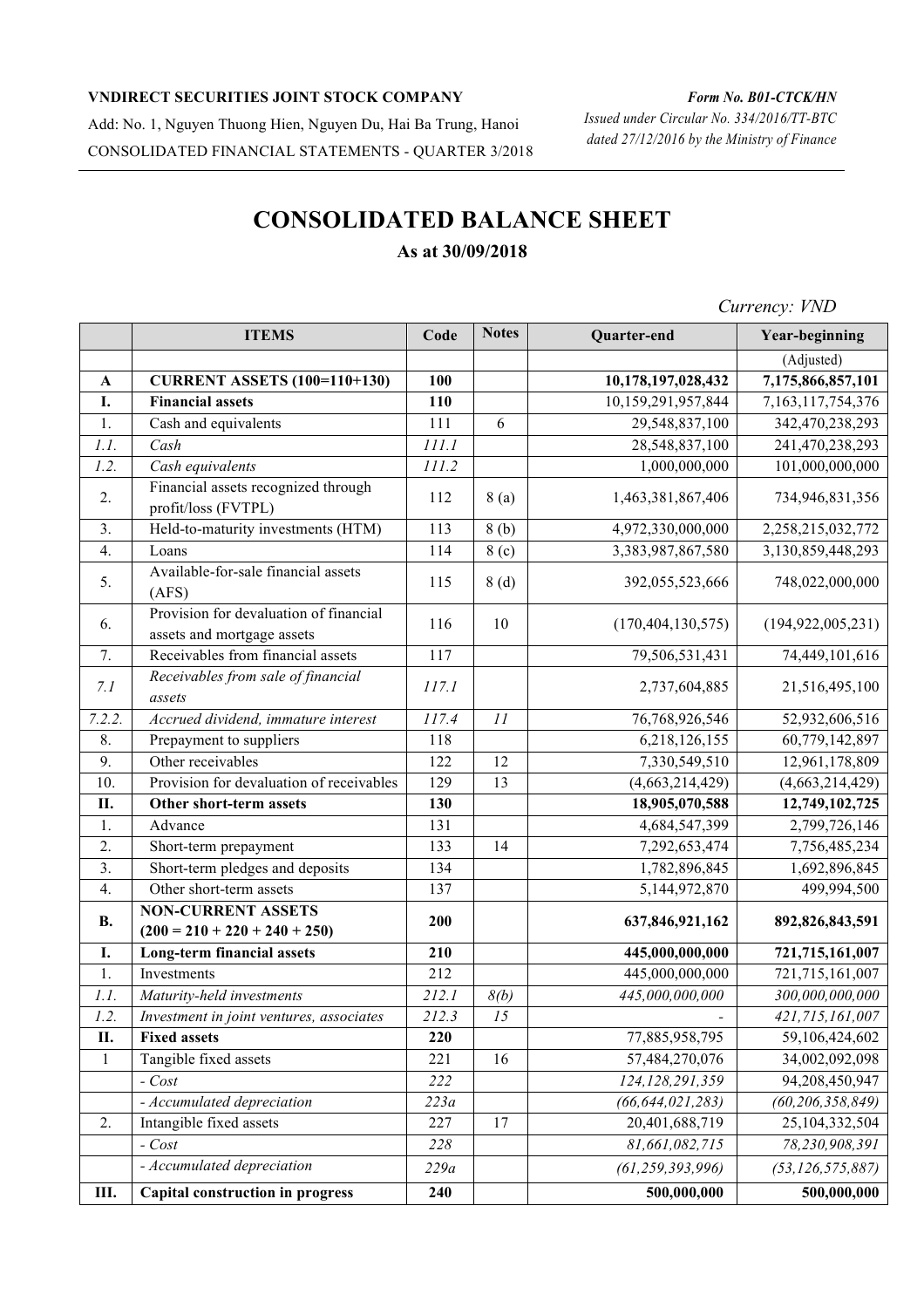| IV.              | Other non-current assets                                           | 250    |    | 114,460,962,367     | 111,505,257,982     |
|------------------|--------------------------------------------------------------------|--------|----|---------------------|---------------------|
| 1.               | Long-term pledges and deposits                                     | 251    |    |                     | 76,697,125          |
| 2.               | Long-term prepayments                                              | 252    | 14 | 6,428,913,294       | 4,614,344,843       |
| 3.               | Payment for Settlement Assistance Fund                             | 254    | 18 | 20,000,000,000      | 20,000,000,000      |
| 4.               | Other non-current assets                                           | 255    | 19 | 68,046,721,049      | 65,019,271,222      |
| $\overline{5}$ . | Goodwill                                                           | 256    | 20 | 19,985,328,024      | 21,794,944,792      |
|                  | <b>TOTAL ASSETS</b> $(270 = 100 + 200)$                            | 270    |    | 10,816,043,949,594  | 8,068,693,700,692   |
| C.               | LIABILITIES $(300 = 310 + 340)$                                    | 300    |    | 7,724,516,888,733   | 5,552,979,994,000   |
| I.               | <b>Current liabilities</b>                                         | 310    |    | 7,131,461,827,660   | 5,217,818,566,753   |
| 1.               | Short-term borrowings and finance lease                            | 311    |    | 5,974,594,418,994   | 4,351,896,422,610   |
|                  | liabilities                                                        |        |    |                     |                     |
| 1. I.            | Short-term borrowings                                              | 312    | 21 | 5,974,594,418,994   | 4,351,896,422,610   |
| 2.               | Short-term convertible bonds                                       | 316    | 22 | 700,000,000,000     |                     |
| 3.               | Payables to securities trading activities                          | 318    | 23 | 318,789,952,239     | 763,730,233,228     |
| 4.               | Short-term trade payables                                          | 320    | 24 | 6,622,177,007       | 2,554,536,055       |
| 5.               | Short-term advances from customers                                 | 321    |    | 4,182,631,338       | 1,713,205,704       |
| 6.               | Taxes and payables to the State budget                             | 322    | 25 | 41,780,444,562      | 43,413,068,362      |
| 7.               | Payables to the employees                                          | 323    |    | 2,452,507,593       | 28,913,624,165      |
| 8.               | Payables to employee benefits                                      | 324    |    | 3,061,690,506       | 1,659,830,206       |
| 9.               | Short-term accrued expenses                                        | 325    | 26 | 64,768,932,373      | 15,530,988,149      |
| 10.              | Other short-term payables                                          | 329    |    | 797,971,043         | 2,100,216,713       |
| 11.              | Bonus and welfare fund                                             | 331    | 27 | 14,411,102,005      | 6,306,441,561       |
| II.              | <b>Non-current liabilities</b>                                     | 340    |    | 593,055,061,073     | 335, 161, 427, 247  |
| 1.               | Long-term issued bonds                                             | 346    | 22 | 573,000,000,000     | 320,000,000,000     |
| 2.               | Deferred tax liability                                             | 356    | 28 | 20,055,061,073      | 15,161,427,247      |
| D-               | <b>OWNERS' EQUITY</b> $(400 = 410 + 420)$                          | 400    |    | 3,091,527,060,861   | 2,515,713,706,692   |
| I.               | Owner's equity                                                     | 410    |    | 3,091,527,060,861   | 2,515,713,706,692   |
| 1.               | Shareholder's equity                                               | 411    |    | 2,276,560,867,127   | 1,621,127,781,027   |
| 1.1.             | Contributed capital                                                | 411.1  |    | 2,204,301,690,000   | 1,549,981,650,000   |
| $a$ .            | Ordinary shares                                                    | 411.1a | 29 | 2,204,301,690,000   | 1,549,981,650,000   |
| 1.2              | Capital surplus                                                    | 411.2  |    | 121,224,048,620     | 120,708,515,572     |
| 1.3              | Treasury shares                                                    | 411.5  |    | (48, 964, 871, 493) | (49, 562, 384, 545) |
| 2.               | Additional chartered capital reserve fund                          | 414    |    | 69,472,492,286      | 69,472,492,286      |
| 3.               | Financial and operational risk reserve<br>fund                     | 415    |    | 40,170,765,283      | 40,170,765,283      |
| 4.               | Undistributed earnings                                             | 417    | 30 | 705,322,936,165     | 784,942,668,096     |
| 4.1              | Realized earnings                                                  | 417.1  |    | 658,727,129,790     | 757,921,397,031     |
| 4.2              | Unrealized earnings                                                | 417.2  |    | 46,595,806,375      | 27,021,271,065      |
|                  | <b>TOTAL LIABILITIES AND</b>                                       |        |    |                     |                     |
|                  | <b>OWNERS' EQUITY (440 = 200 + 300)</b>                            | 440    |    | 10,816,043,949,594  | 8,068,693,700,692   |
| $\mathbf A$      | ASSETS OF SECURITIES COMPANY AND                                   |        |    |                     |                     |
|                  | ASSETS MANAGED BY UNDERTAKINGS                                     |        |    |                     |                     |
| 4.               | Bad debts treated                                                  | 004    |    | 101,986,716,060     | 26,178,472,147      |
| 6.               | Outstanding shares                                                 | 006    |    | 216,481,639         | 150,997,774         |
| 7.               | Treasury stocks                                                    | 007    |    | 3,948,530           | 4,000,391           |
|                  | Financial assets listed/registered with                            | 008    |    | 376,441,300,000     | 330,135,030,000     |
| 8.               | Vietnam Securities Depository                                      |        |    |                     |                     |
|                  | Financial assets depository at Vietnam                             | 009    |    | 415,220,000         | 32,476,120,000      |
| 9.               | Securities Depository, without                                     |        |    |                     |                     |
|                  | transaction yet                                                    |        |    |                     |                     |
| 10.              | Waiting financial assets                                           | 010    |    | 307,532,300,000     | 704,500,100,000     |
| 12.              | Financial assets not deposited at Vietnam<br>Securities Depository | 012    |    | 434,685,390,000     | 232,711,280,000     |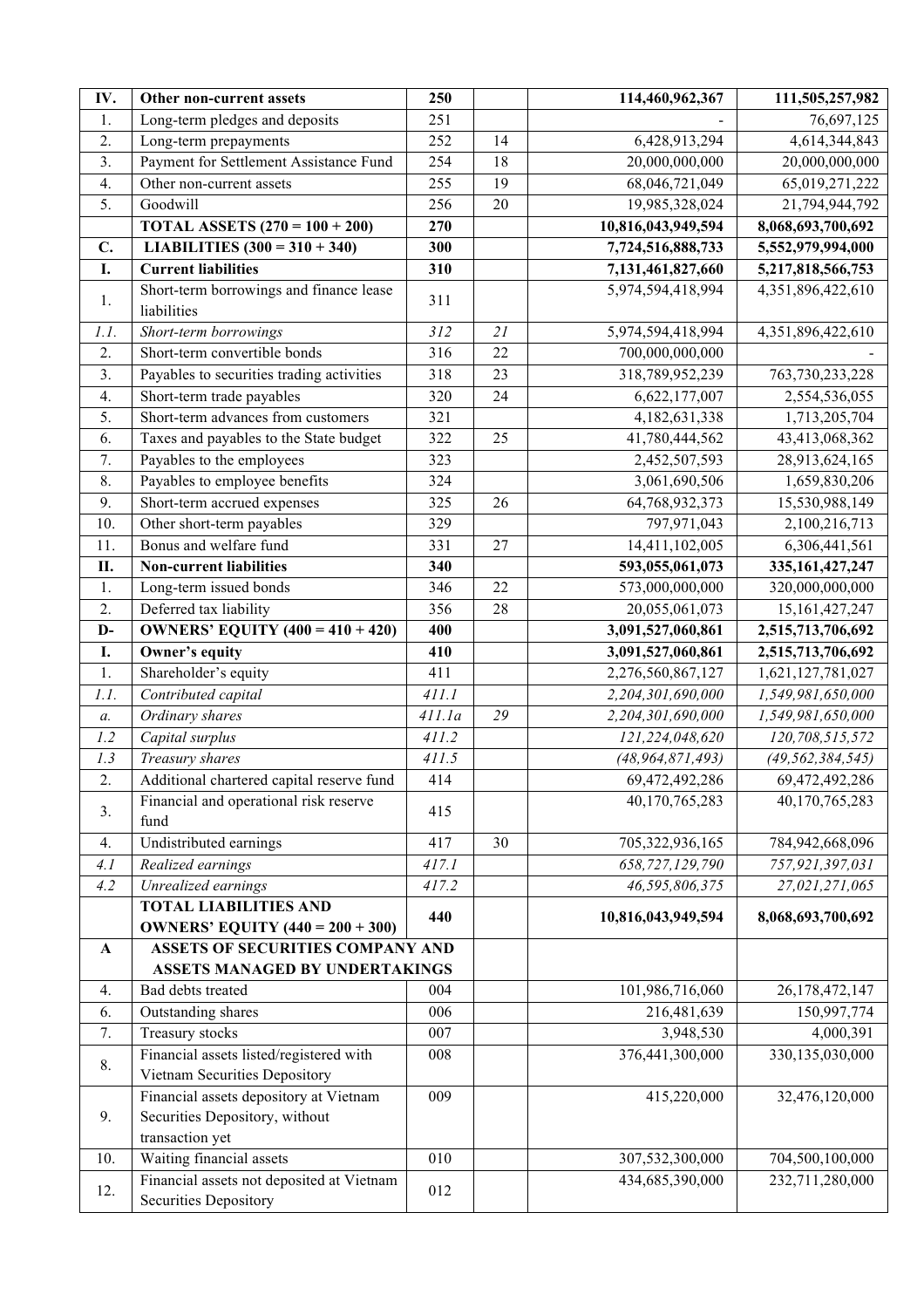| 14.            | Receivables from investor in trust                                                         |       | 815,500,000        | 1,801,200,000      |
|----------------|--------------------------------------------------------------------------------------------|-------|--------------------|--------------------|
| 15.            | Payables to investor in trust                                                              |       | 344,431,290        | 442,226,093        |
| <b>B.</b>      | <b>ASSETS AND PAYABLES TO MANAGEMENT</b>                                                   |       |                    |                    |
|                | ASSETS UNDERTAKEN WITH CUSTOMERS                                                           |       |                    |                    |
|                | Financial assets listed/registered with                                                    |       |                    |                    |
| 1.             | Vietnam Securities Depository of                                                           | 021   | 28,288,488,300,000 | 22,814,799,840,000 |
|                | Investor                                                                                   |       |                    |                    |
| $a$ .          | Freely transferred financial assets                                                        | 021.1 | 26,017,836,700,000 | 21,268,039,160,000 |
| $\mathcal{C}.$ | Financial assets under pledge                                                              | 021.3 | 1,688,347,250,000  | 1,119,436,710,000  |
| d.             | Financial assets under blockage, hold in<br>custody                                        | 021.4 | 54,631,610,000     | 54,631,610,000     |
| e.             | Financial assets waiting for payment                                                       | 021.5 | 527,672,740,000    | 372,692,360,000    |
|                | Financial assets depository at Vietnam                                                     |       |                    |                    |
| 2.             | Securities Depository, without                                                             | 022   | 1,043,114,720,000  | 439,683,520,000    |
|                | transaction yet by Investor                                                                |       |                    |                    |
|                | Financial assets depository at Vietnam                                                     |       |                    |                    |
| $a$ .          | Securities Depository, without                                                             | 022.1 | 290,364,880,000    | 395,545,920,000    |
|                | transaction yet, freely transferred                                                        |       |                    |                    |
|                | Financial assets depository at Vietnam                                                     |       |                    |                    |
| b.             | Securities Depository, without<br>transaction yet, limited to transfer                     | 022.2 | 714,963,790,000    | 6,351,550,000      |
|                | Financial assets depository at Vietnam                                                     |       |                    |                    |
| c.             | Securities Depository, without                                                             | 022.3 | 37,786,050,000     | 37,786,050,000     |
|                | transaction and pledge yet                                                                 |       |                    |                    |
| 3.             | Waiting financial assets of Investor                                                       | 023   | 1,090,332,970,000  | 375,990,610,000    |
| 7.             | Deposit                                                                                    | 026   | 3,039,226,822,963  | 2,167,977,438,501  |
|                |                                                                                            |       |                    |                    |
| 7.1.           | Investor's deposit on securities trading under<br>the method managed by securities company | 027   | 2,013,028,453,347  | 1,295,267,199,378  |
| 7.2.           | Deposit for customers, securities trading                                                  | 028   | 1,025,511,546,900  | 872,053,173,200    |
|                |                                                                                            |       |                    |                    |
| 7.3.           | Deposit for set-off and payment of securities<br>trading                                   | 029   | 250,998,422        | 33,435,738         |
| $a$ .          | Deposit for set-off and payment of securities<br>trading of domestic Investor              | 029.1 | 8,713,762          | 30,234,653         |
|                | Deposit for set-off and payment of securities                                              |       |                    |                    |
| b.             | trading of foreign Investor                                                                | 029.2 | 242,284,660        | 3,201,085          |
| 7.4.           | Deposit of Securities Issuer                                                               | 030   | 435,824,294        | 623, 630, 185      |
|                | Payables to Investor for deposit of securities                                             |       |                    |                    |
| 8.             | trading under method managed by securities<br>company                                      | 031   | 3,038,790,998,669  | 2,172,648,568,194  |
|                |                                                                                            |       |                    |                    |
| 8.1.           | Payables to domestic Investor for deposit of<br>securities trading under method managed by | 031.1 | 2,947,752,607,541  | 2,132,201,442,287  |
|                | securities company                                                                         |       |                    |                    |
|                | Payables to foreign Investor for deposit of                                                |       |                    |                    |
| 8.2.           | securities trading under method managed by                                                 | 031.2 | 91,038,391,129     | 40,447,125,907     |
|                | securities company                                                                         |       |                    |                    |
| 9.             | Payables to Securities Issuer                                                              | 032   | 90,010,000         | 28,300,000         |
| 12.            | Dividend, principal and interest payables                                                  | 035   | 345,814,294        | 595,330,185        |
| 13.            | Receivables from investor in trust in VSD                                                  | 036   | 339,022,967,052    | 69,006,751,008     |
|                |                                                                                            |       |                    |                    |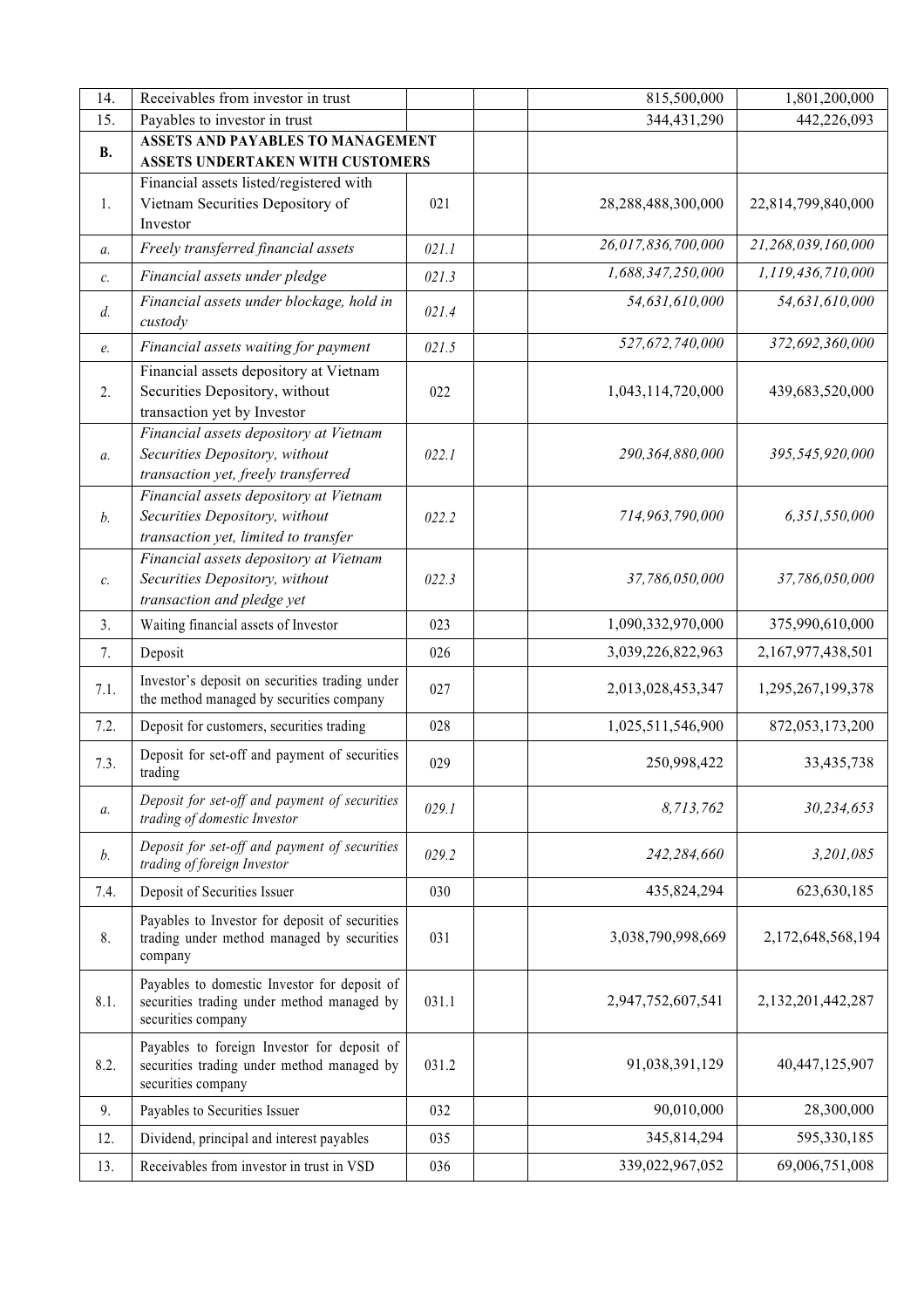**Prepared by General Accountant** *(Signed)* **Vu Thanh Van**

**Checked by Chief Accountant** *(Signed)* **Nguyen Ha Ninh**

**Approved by Chairperson of Management Board** *(Signed and sealed)* **Pham Minh Huong**

*Prepared on October 19, 2018.*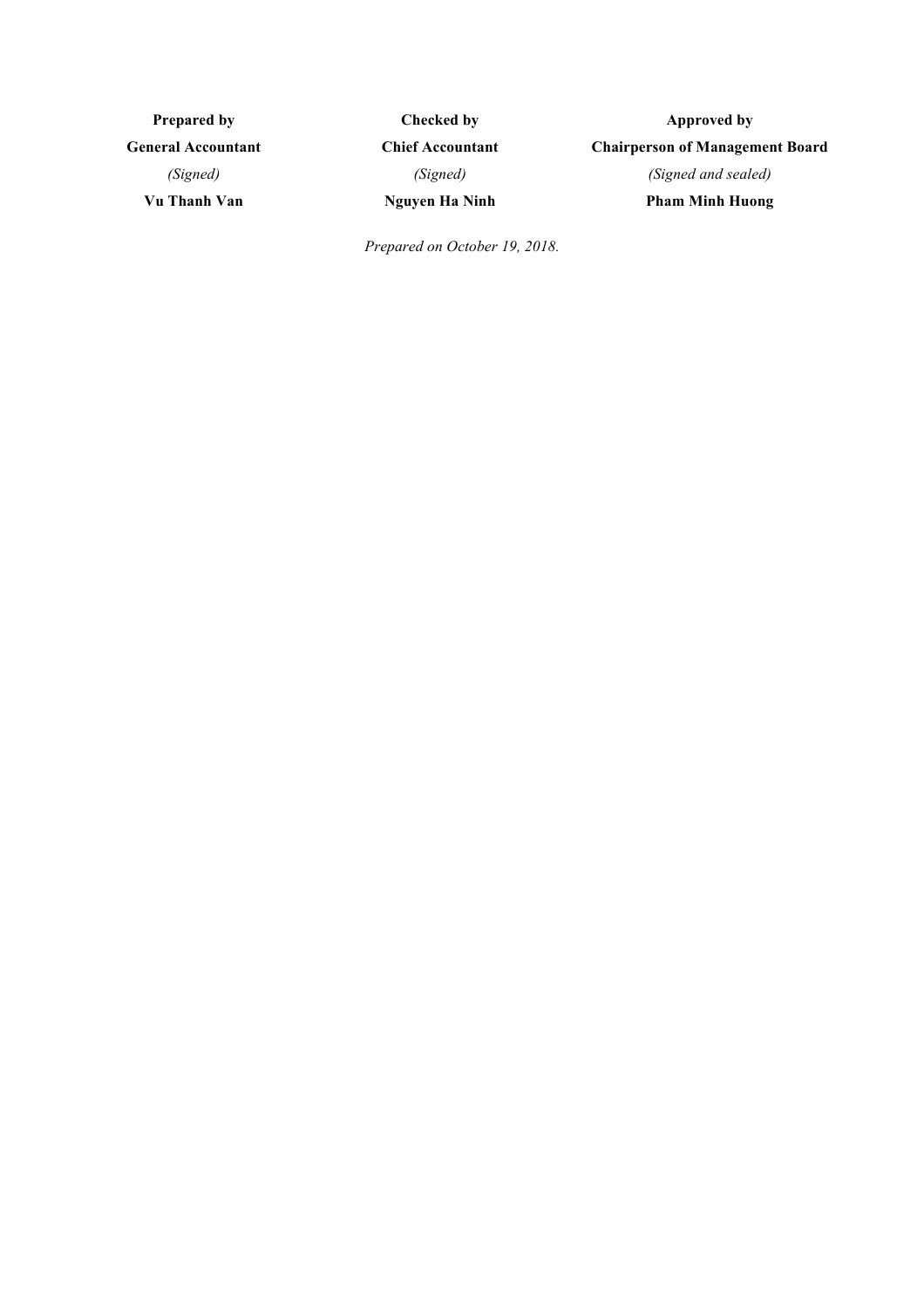Add: No. 1, Nguyen Thuong Hien, Nguyen Du, Hai Ba Trung, Hanoi CONSOLIDATED COMPREHENSIVE INCOME STATEMENT- QUARTER 3/2018

## **CONSOLIDATED COMPREHENSIVE INCOME STATEMENT QUARTER 3/2018**

*Currency: VND*

| Items |                                                                                                                                   | Cod<br>e | <b>Notes</b> | Quarter 3           |                   | Accumulative amount from year-<br>beginning to the quarter-end |                 |  |
|-------|-----------------------------------------------------------------------------------------------------------------------------------|----------|--------------|---------------------|-------------------|----------------------------------------------------------------|-----------------|--|
|       |                                                                                                                                   |          |              | Current year        | Previous year     | Current year                                                   | Previous year   |  |
| Ι.    | <b>OPERATION REVENUE</b>                                                                                                          |          |              |                     | (Adjusted)        |                                                                | (Adjusted)      |  |
| 1.1.  | Interest from financial assets at fair value<br>through profit/ loss (FVTPL)                                                      | 01       |              | 38,600,881,523      | 76,481,888,018    | 218,537,380,034                                                | 222,833,168,397 |  |
| а.    | Interest from sale of financial assets at fair<br>value through profit/loss                                                       | 01.1     | 31(a)        | 38,687,291,650      | 41,711,660,111    | 184,582,802,607                                                | 147,964,654,398 |  |
| b.    | Increase balance of re-evaluation of financial<br>assets at fair value through profit/loss                                        | 01.2     | 31(b)        | (1,288,922,865)     | 6,529,084,232     | 24,468,169,136                                                 | 33,403,338,503  |  |
| c.    | Dividend, interest arising out from financial<br>assets at fair value through profit/loss                                         | 01.3     | 34           | 1,202,512,738       | 28, 241, 143, 675 | 9,486,408,291                                                  | 41,465,175,496  |  |
| 1.2.  | Profit from held-to-maturity investments                                                                                          | 02       | 34           | 80,996,116,327      | 39,660,452,887    | 196,798,775,885                                                | 131,467,442,471 |  |
| 1.3.  | Profit from borrowings and receivables                                                                                            | 03       | 34           | 96,555,666,216      | 93,754,569,385    | 336,041,700,033                                                | 241,409,891,829 |  |
| 1.4.  | Profit from financial assets available for sale                                                                                   | 04       | 34           | 45,642,201          | 5,745,758,611     | 1,644,342,223                                                  | 35,608,423,283  |  |
| 1.5.  | Turnover from brokerage service                                                                                                   | 06       | 35           | 115,833,198,856     | 88,742,057,674    | 420,039,528,457                                                | 227,352,056,972 |  |
| 1.7.  | Secured turnover, securities agency                                                                                               | 07       | 35           | 6,547,634,817       | 1,066,436,830     | 9,007,986,432                                                  | 6,372,946,476   |  |
| 1.8.  | Turnover from securities investment and<br>consultancy                                                                            | 08       | 35           | 357,440,630         | 6,572,371,851     | 1,692,604,209                                                  | 8,695,485,849   |  |
| 1.9.  | Turnover from securities depository operation                                                                                     | 09       | 35           | 2,735,473,163       | 2,190,215,688     | 7,720,947,086                                                  | 5,629,087,166   |  |
| 1.11. | Turnover from other operation                                                                                                     | 11       | 35           | 782,383,949         | 257,159,498       | 5,456,664,805                                                  | 1,153,698,130   |  |
| Total | $(20 = 01 + 02 + 03 + 04 + 06 + 07 + 08 + 09 + 11)$                                                                               | 20       |              | 342, 454, 437, 682  | 314,470,910,442   | 1,196,939,929,164                                              | 880,522,200,573 |  |
| II.   | <b>OPERATION EXPENSES</b>                                                                                                         |          |              |                     |                   |                                                                |                 |  |
| 2.1.  | Loss of financial assets at fair value through<br>profit/loss                                                                     | 21       |              | 13,183,517,965      | 12,286,129,388    | 203, 585, 379, 305                                             | 58,524,259,472  |  |
| $a$ . | Loss from sale of financial assets                                                                                                | 21.1     | 32(a)        | 24,013,575,637      | 5,957,921,328     | 153,477,136,184                                                | 58,559,955,874  |  |
| b.    | Approviation/reverse provision for value<br>impairment of fixed asset FVTPL                                                       | 21.2     | 32(b)        | (11, 491, 595, 566) | 6,216,130,849     | 48,778,897,922                                                 | (405, 240, 905) |  |
| с.    | Expenses for purchase of financial assets at<br>fair value through profit/loss                                                    | 21.3     |              | 661,537,894         | 112,077,211       | 1,329,345,199                                                  | 369,544,503     |  |
| 2.2.  | Loss from held-to-maturity investments                                                                                            | 22       |              |                     |                   |                                                                |                 |  |
| 2.3.  | Loss and valuation difference basing on<br>logic value of financial assets available for<br>sale when classification              | 23       |              |                     | 3,311,037,360     |                                                                | 3,311,037,360   |  |
| 2.4.  | Financial assets provision/refund, loss<br>settlement of bad receivables and loss of<br>value of depreciation of financial assets | 24       | 33           | 3,918,584,900       | (721, 574, 632)   | 2,511,471,335                                                  | 4,439,087,713   |  |
| 2.7.  | Expenses for brokerage service                                                                                                    | 27       |              | 45,322,748,084      | 41,947,790,579    | 181,455,492,482                                                | 107,804,880,953 |  |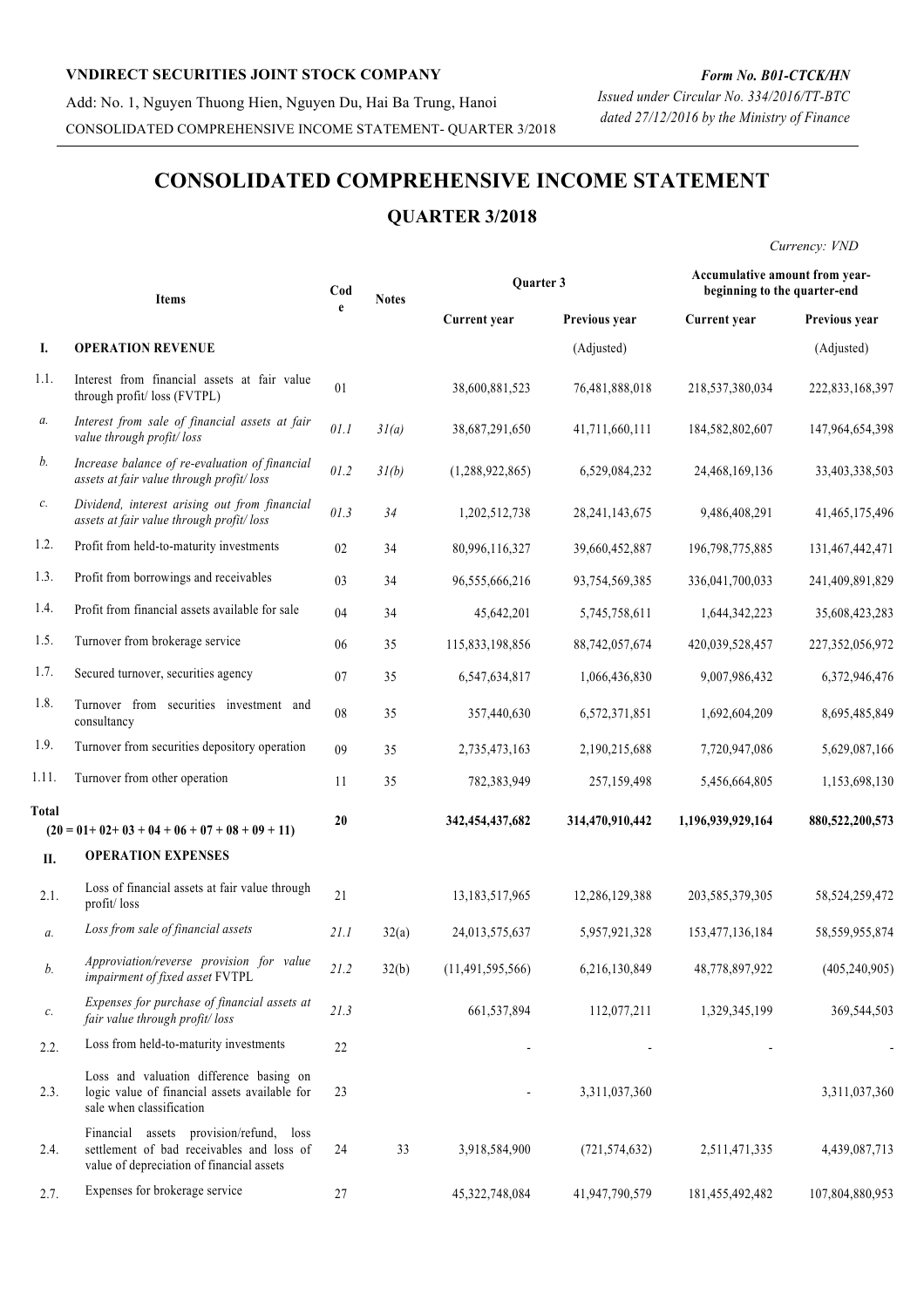| <b>Prepared by</b><br><b>General Accountant</b><br>(Signed)<br>Vu Thanh Van |                                                                                     |           |    | <b>Checked by</b><br><b>Chief Accountant</b><br>(Signed)<br><b>Nguyen Ha Ninh</b><br>$2010$ |                                   | <b>Approved by</b><br><b>Chairperson of Management Board</b><br>(Signed and sealed)<br><b>Pham Minh Huong</b> |                                        |  |
|-----------------------------------------------------------------------------|-------------------------------------------------------------------------------------|-----------|----|---------------------------------------------------------------------------------------------|-----------------------------------|---------------------------------------------------------------------------------------------------------------|----------------------------------------|--|
| 13.1                                                                        | Basic earnings per share (VND/share)                                                | 501       |    | 557                                                                                         | 700                               | 1,740                                                                                                         | 2,253                                  |  |
| XIII.                                                                       | NET EARNINGS PER ORDINARY<br><b>SHARE</b>                                           | 500       |    |                                                                                             |                                   |                                                                                                               |                                        |  |
|                                                                             | Comprehensive income allocated to owner                                             | 401       |    | 105,568,910.648                                                                             | 105,484,171,797                   | 329,852,837,330                                                                                               | 339, 557, 215, 470                     |  |
|                                                                             | <b>TOTAL COMPREHENSIVE INCOME</b>                                                   | 400       |    | 105,568,910,648                                                                             | 105,484,171,797                   | 329,852,837,330                                                                                               | 339, 557, 215, 470                     |  |
| XII.                                                                        | OTHER COMPREHENSIVE INCOME<br>(LOSS) AFTER CORPORATE<br><b>INCOME TAX</b>           | 300       |    |                                                                                             |                                   |                                                                                                               |                                        |  |
| XI.                                                                         | <b>ACCOUNTING PROFIT AFTER</b><br><b>CORPORATE INCOME TAX (200=90-</b><br>100)      | 200       |    | 105,568,910,648                                                                             | 105,484,171,797                   | 329,852,837,330                                                                                               | 339, 557, 215, 470                     |  |
| 10.2                                                                        | Deferred corporate income tax expense                                               | 100.<br>2 | 39 | (257, 784, 573)                                                                             | 485,248,629                       | 4,893,633.827                                                                                                 | 5,851,278,581                          |  |
| 10.1                                                                        | Current corporate income tax expense                                                | 100.      | 39 | 26,781,388,930                                                                              | 25,538,745,596                    | 74, 277, 662, 174                                                                                             | 66,847,701,611                         |  |
| X                                                                           | <b>CORPORATE INCOME TAX</b><br><b>EXPENSE</b>                                       | 100       |    | 26,523,604,357                                                                              | 26,023,994,225                    | 79,171,296,001                                                                                                | 72,698,980,192                         |  |
| 9.2                                                                         | Unrealized profit                                                                   | 92        |    | (1,288,922,865)                                                                             | 6,529,084,232                     | 24,468,169,136                                                                                                | 33,403,338,503                         |  |
| 9.1                                                                         | Realized profit                                                                     | 91        |    | 133,381,437,870                                                                             | 124,979,081,790                   | 384,555,964,195                                                                                               | 378, 852, 857, 159                     |  |
| IX.                                                                         | <b>TOTAL ACCOUNTING PROFIT</b><br><b>BEFORE TAX (90=70+80)</b>                      | 90        |    | 132,092,515,005                                                                             | 131,508,166,022                   | 409,024,133,331                                                                                               | 412,256,195,662                        |  |
|                                                                             | Total other operating results $(80 = 71-72)$                                        | 80        |    | 166,763,944                                                                                 | (33,920,200,582)                  | 244,301,228                                                                                                   | 455, 437, 915                          |  |
| 8.2                                                                         | Other expenses                                                                      | 72        |    |                                                                                             |                                   | 12,930                                                                                                        | 7,973,858                              |  |
| 8.1                                                                         | <b>EXPENSES</b><br>Other income                                                     | 71        |    | 166,763,944                                                                                 | (33,920,200,582)                  | 244,314,158                                                                                                   | 463,411,773                            |  |
| VIII.                                                                       | $60-61-62$<br><b>OTHER INCOME AND OTHER</b>                                         |           |    |                                                                                             |                                   |                                                                                                               |                                        |  |
| VII.                                                                        | <b>SECURITIES COMPANY</b><br>OPERATING RESULTS (70=20+50-40-                        | 70        |    | 131,925,751,061                                                                             | 165,428,366,604                   | 408,779,832,103                                                                                               | 411,800,757,747                        |  |
| VI.                                                                         | <b>MANAGEMENT COST OF</b>                                                           | 60<br>62  | 38 | 69,638,709,073<br>75,676,239,335                                                            | 38,273,397,230<br>56,430,874,088  | 188, 343, 915, 321<br>206,095,410,377                                                                         | 129,971,622,433<br>165,771,862,397     |  |
|                                                                             | Total financial expenses $(60=52+56)$                                               |           |    |                                                                                             |                                   |                                                                                                               |                                        |  |
| 4.2.<br>5.                                                                  | Interest in affiliate                                                               | 52<br>56  | 37 | 72,684,269,073<br>(3,045,560,000)                                                           | 48,113,974,831<br>(9,840,577,601) | 196,865,108,600<br>(8,521,193,279)                                                                            | 145, 567, 713, 652<br>(15,596,091,219) |  |
| IV.                                                                         | <b>FINANCIAL EXPENSES</b><br>Interest expenses                                      |           |    |                                                                                             |                                   |                                                                                                               |                                        |  |
|                                                                             | Total<br>$(50 = 42)$                                                                | 50        |    | 883,931,600                                                                                 | 5,505,758,069                     | 4,825,818,187                                                                                                 | 9,679,130,799                          |  |
| 3.2.                                                                        | estimated<br>revenues<br>from<br>Revenues.<br>dividends, non-fixed deposit interest | 42        | 36 | 883,931,600                                                                                 | 5,505,758,069                     | 4,825,818,187                                                                                                 | 9,679,130,799                          |  |
| Ш.                                                                          | <b>FROM</b><br><b>FINANCIAL</b><br><b>REVENUES</b><br><b>ACTIVITIES</b>             |           |    |                                                                                             |                                   |                                                                                                               |                                        |  |
|                                                                             | Total<br>$(40 = 21 + 24 + 27 + 29 + 30)$                                            | 40        |    | 66,097,669,813                                                                              | 59,844,030,589                    | 398,546,589,550                                                                                               | 182,657,088,795                        |  |
| 2.10.                                                                       | Expenses for securities depository                                                  | $30\,$    |    | 3,789,924,550                                                                               | 3,050,169,178                     | 10,706,332,574                                                                                                | 8,060,526,224                          |  |
| 2.9.                                                                        | Expenses for securities investment and<br>consultancy                               | 29        |    | (117, 105, 686)                                                                             | (29, 521, 284)                    | 287,913,854                                                                                                   | 517,297,073                            |  |

*Prepared on October 19, 2018*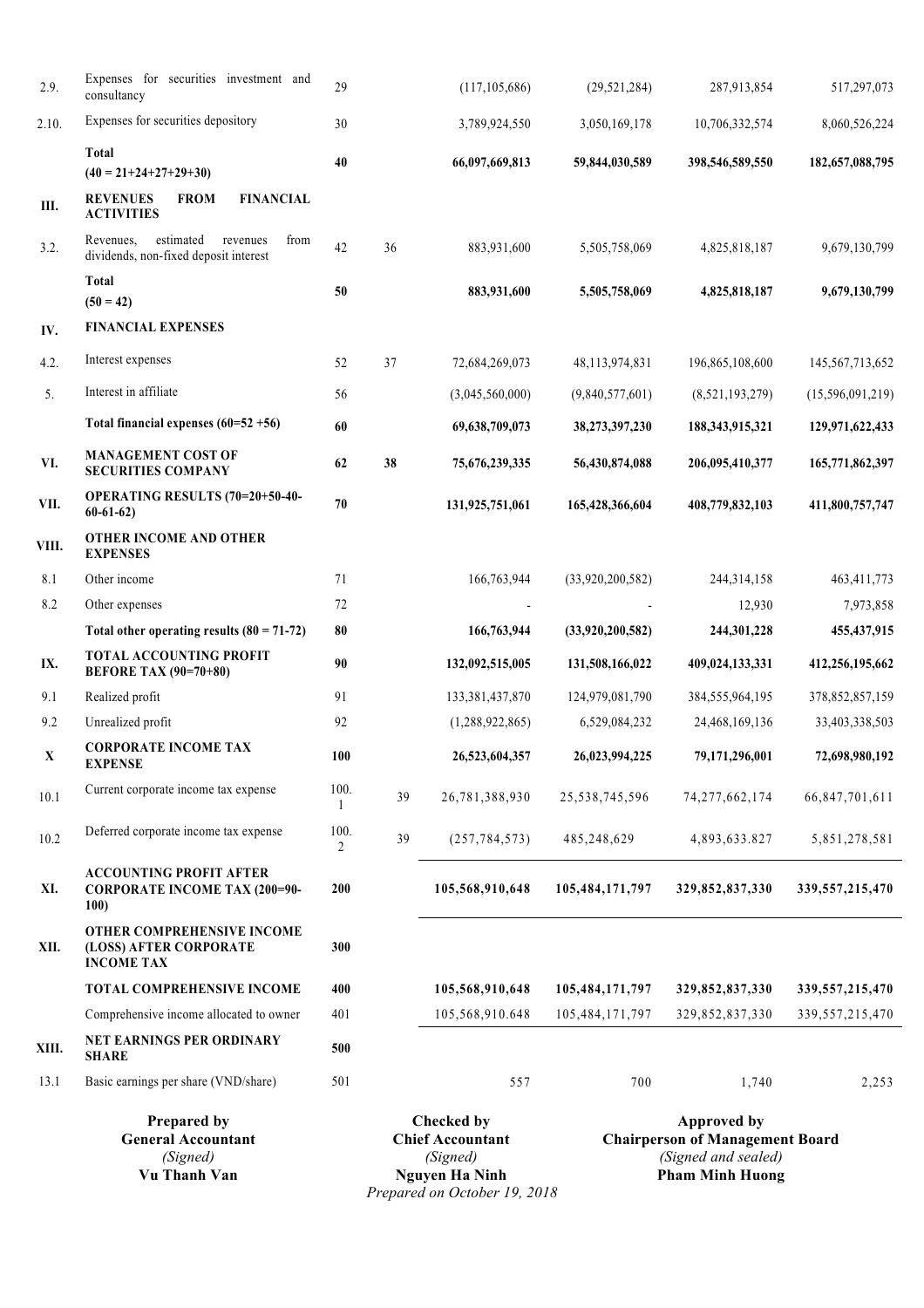Add: No. 1, Nguyen Thuong Hien, Nguyen Du, Hai Ba Trung, Hanoi CONSOLIDATED CASH FLOW STATEMENT - QUARTER 3/2018

*Form No. B03b-CTCK/HN Issued under Circular No. 210/2014/TT-BTC dated 30/12/2014 by the Ministry of Finance*

## **CONSOLIDATED CASH FLOW STATEMENT**

#### **(Under indirect method)**

*Quarter 3/2018*

*Currency: Vietnam Dong*

|    | <b>ITEM</b>                                                                                          | Code | This period             | <b>Previous period</b> |
|----|------------------------------------------------------------------------------------------------------|------|-------------------------|------------------------|
|    |                                                                                                      |      |                         | (Adjusted)             |
| I. | <b>CASH FLOWS FROM OPERATING</b><br><b>ACTIVITIES</b>                                                |      |                         |                        |
| 1. | Profit before corporate income tax                                                                   | 01   | 409,024,133,331         | 412,256,195,662        |
| 2. | <b>Adjustments</b>                                                                                   | 02   | 67,975,893,044          | (201, 355, 835, 470)   |
|    | - Depreciation of fixed assets                                                                       | 03   | 15,466,024,813          | 11,801,876,854         |
|    | - Provisions                                                                                         | 04   | 50,700,251,463          | 7,344,884,168          |
|    | - Other adjustments                                                                                  | 09   | 1,809,616,768           | (220, 502, 596, 492)   |
| 3. | Decrease in non-monetary revenue                                                                     | 18   | (24, 468, 169, 136)     | (33, 403, 338, 503)    |
|    | - Profit from re-valuation of value of financial assets at<br>fair value through profit/loss         | 19   | (24, 468, 169, 136)     | (33, 403, 338, 503)    |
| 4. | Operating profit before changes of working capital                                                   | 30   | (3,594,909,927,300)     | (1,957,462,389,265)    |
|    | - Increase/(decrease) in financial assets at fair value<br>through profit/loss                       | 31   | (703,966,866,914)       | (129, 840, 354, 267)   |
|    | - Increase/(decrease) in held-to-maturity investments                                                | 32   | (2,437,399,806,221)     | (782, 965, 032, 772)   |
|    | - Increase/(decrease) in loans                                                                       | 33   | (328, 936, 663, 200)    | (942, 250, 697, 234)   |
|    | - Increase/(decrease) in available-for-sale financial<br>assets                                      | 34   | 355,966,476,334         | 290,819,816,038        |
|    | - Increase/(decrease) in receivables from the sale of<br>financial assets                            | 35   | 18,778,890,215          | 17,062,682,411         |
|    | - Increase/(decrease) in receivables and dividend<br>accrual, other interest on financial assets     | 36   | (23,836,320,030)        | (15,651,338,484)       |
|    | - Increase/(decrease) in receivables from services<br>provided by securities company                 | 37   |                         | 7,317,124,296          |
|    | - (Increase)/decrease in other receivables                                                           | 39   | 60,268,343,166          | (26,652,908,277)       |
|    | - (Increase)/decrease in other assets                                                                | 40   | (9,647,249,450)         | 122,239,117,622        |
|    | - (Increase)/decrease in payable expenses (excluding<br>interest expense)                            | 41   | 193,070,375,990         | (56,875,243)           |
|    | - (Increase)/decrease in prepaid expenses                                                            | 42   | (1,350,736,691)         | 8,445,676,444          |
|    | - Paid corporate income tax                                                                          | 43   | (73,375,200,812)        | (53,580,980,803)       |
|    | - Paid interest                                                                                      | 44   | (143, 832, 431, 766)    | (141, 025, 140, 249)   |
|    | - Increase/(decrease) in payables to suppliers                                                       | 45   | (440,872,640,037)       | (509, 688, 638)        |
|    | - Increase/(decrease) in deduction for employee<br>benefits                                          | 46   | 1,401,860,300           | 4,554,060,432          |
|    | - Increase/(decrease) in taxes and payables to state<br>budget (Including paid corporate income tax) | 47   | (2,535,085,162)         | 16,300,893,170         |
|    | - Increase/(decrease) in payables to employees                                                       | 48   | (26,461,116,572)        | (1,931,541,519)        |
|    | - Increase/(decrease) in other payables                                                              | 50   | (32, 181, 756, 450)     | (329, 737, 202, 192)   |
|    | Net cash flow from operating activities                                                              | 60   | (3, 142, 378, 070, 061) | (1,779,965,367,576)    |

**II. CASH FLOWS FROM INVESTING ACTIVITIES**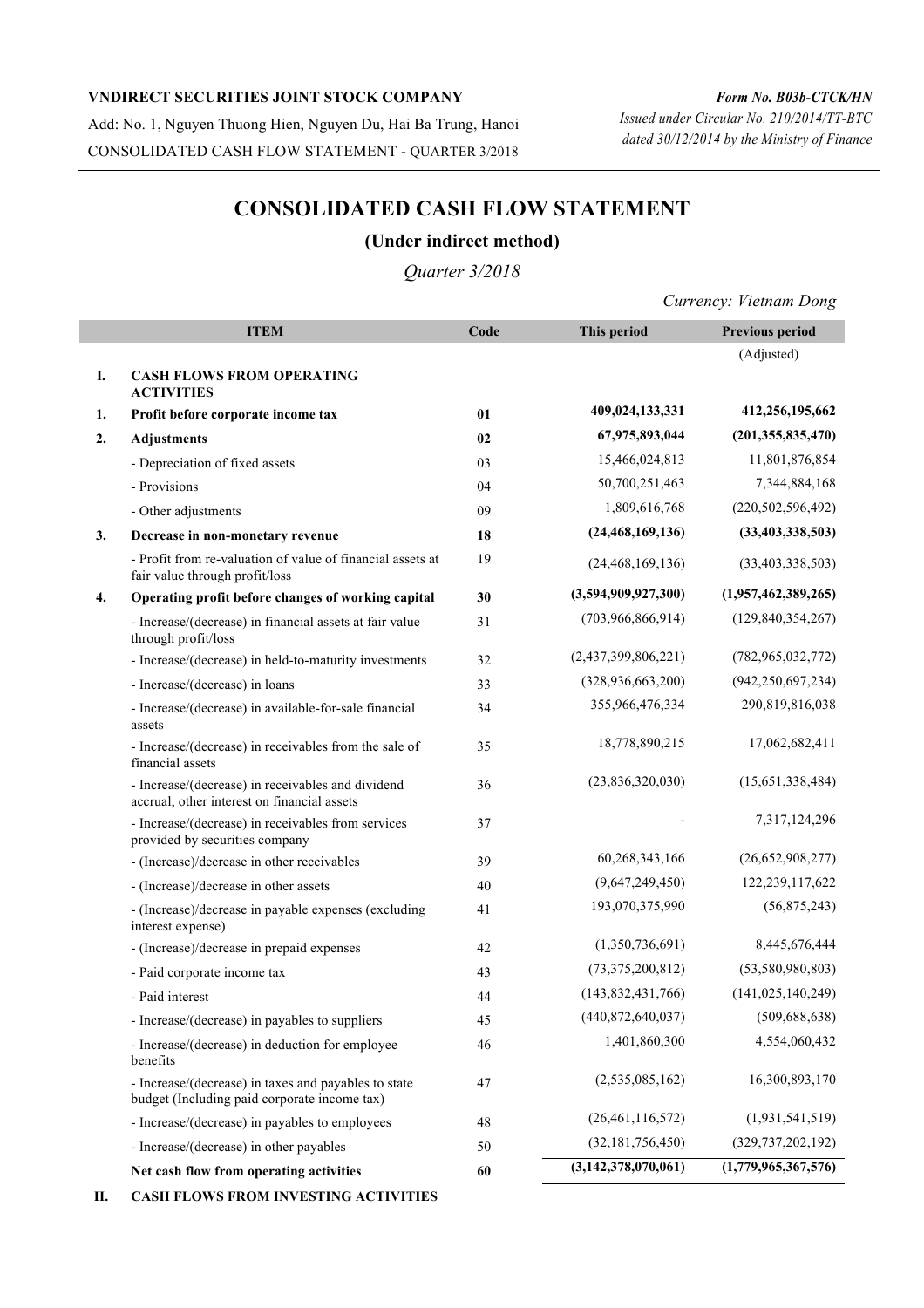| 1.   | Expenses for purchase and construction of fixed assets,<br>real estate investment and other property                                      | 61    | (34,250,482,616)          | (1,812,242,373)          |
|------|-------------------------------------------------------------------------------------------------------------------------------------------|-------|---------------------------|--------------------------|
| 2.   | Expenses for investing in capital contribution to<br>subsidiaries, joint-venture companies, associated<br>companies and other investments | 63    |                           | (603, 249, 746)          |
|      | Net cash flow from investing activities                                                                                                   | 70    | (34,250,482,616)          | (2,415,492,119)          |
| Ш.   | <b>CASH FLOWS FROM FINANCIAL ACTIVITIES</b>                                                                                               |       |                           |                          |
| 1.   | Proceeds from issuing shares, receiving owner's<br>contributed capital                                                                    | 71    | 504,584,770,000           |                          |
| 2.   | Repayment of contributed capital to the owner,<br>repurchase of issued shares                                                             | 72    | (145, 853, 900)           | 40,718,893,280           |
| 3.   | Principal                                                                                                                                 | 73    | 63,694,845,866,212        | 42,405,703,911,111       |
| 3.2. | Other loan                                                                                                                                | 73.2  | 63,694,845,866,212        | 42,405,703,911,111       |
| 4.   | Repayment for principal                                                                                                                   | 74    | (61, 119, 147, 869, 828)  | (40,799,527,783,135)     |
| 4.1. | Other repayments for principal                                                                                                            | 74.3  | (61, 119, 147, 869, 828)  | (40, 799, 527, 783, 135) |
| 6.   | Dividends, profits paid to the owner                                                                                                      | 76    | (216, 429, 761, 000)      |                          |
|      | Net cash flows from financial activities                                                                                                  | 80    | 2,863,707,151,484         | 1,646,895,021,256        |
| IV.  | Net increase/decrease in cash during the period                                                                                           | 90    | (312, 921, 401, 193)      | (135, 485, 838, 439)     |
| V.   | Cash and cash equivalents at the period beginning                                                                                         | 101   | 342,470,238,293           | 256,958,791,274          |
|      | - Cash                                                                                                                                    | 101.1 | 241,470,238,293           | 173,958,791,274          |
|      | - Cash equivalents                                                                                                                        | 101.2 | 101,000,000,000           | 83,000,000,000           |
| VI.  | Cash and cash equivalents at the period ending                                                                                            | 103   | 29,548,837,100            | 121,472,952,835          |
|      | - Cash                                                                                                                                    | 103.1 | 28,548,837,100            | 69,222,952,835           |
|      | - Cash equivalents                                                                                                                        | 103.2 | 1,000,000,000             | 52,250,000,000           |
|      | CASH FLOWS FROM BROKERAGE, CONSIGNMENT OF CUSTOMERS                                                                                       |       |                           |                          |
| I    | Cash flows from brokerage, consignment of<br>customers                                                                                    |       |                           |                          |
| 1.   | Proceeds from sale of brokerage securities for<br>customers                                                                               | 01    | 106,720,475,051,086       | 68,106,308,937,974       |
| 2.   | Expense for purchase of brokerage securities for<br>customers                                                                             | 02    | (106, 720, 257, 488, 400) | (68, 106, 429, 612, 991) |
| 7.   | Receive deposit to pay for securities trading of<br>customers                                                                             | 07    | 871,219,627,667           | 1,040,117,780,765        |
| 12.  | Proceeds of securities issuer                                                                                                             | 14    | 1,910,535,491,709         | 1,665,478,622,016        |
| 13.  | Expenses of securities issuer                                                                                                             | 15    | (1,910,723,297,600)       | (1,670,275,812,482)      |
|      | Net increase/decrease in cash during the period                                                                                           | 20    | 871,249,384,462           | 1,035,199,915,282        |
| П.   | Cash and cash equivalents at the period beginning<br>of customers                                                                         | 30    | 2,167,977,438,501         | 1,192,949,516,223        |
|      | Cash at bank at the period beginning:                                                                                                     | 31    | 2,167,977,438,501         | 1,192,949,516,223        |
|      | - Investors' deposits on securities trading by the way<br>managed by the securities company                                               | 32    | 1,295,267,199,378         | 828,810,828,201          |
|      | - Deposit summarizing securities trading for customers                                                                                    | 33    | 872,053,173,200           | 357,027,018,800          |
|      | - Deposit clearing payment for securities trading                                                                                         | 34    | 33,435,738                | 140,583,472              |
|      | - Deposit of issuer                                                                                                                       | 35    | 623, 630, 185             | 6,971,085,750            |
| Ш.   | Cash and cash equivalents at the period ending of<br>customers $(40=20+30)$                                                               | 40    | 3,039,226,822,963         | 2,228,149,431,505        |
|      | Cash at bank at the period ending:                                                                                                        | 41    | 3,039,226,822,963         | 2,228,149,431,505        |
|      | - Investors' deposits on securities trading by the way<br>managed by the securities company                                               | 42    | 2,013,028,453,347         | 1,421,790,292,666        |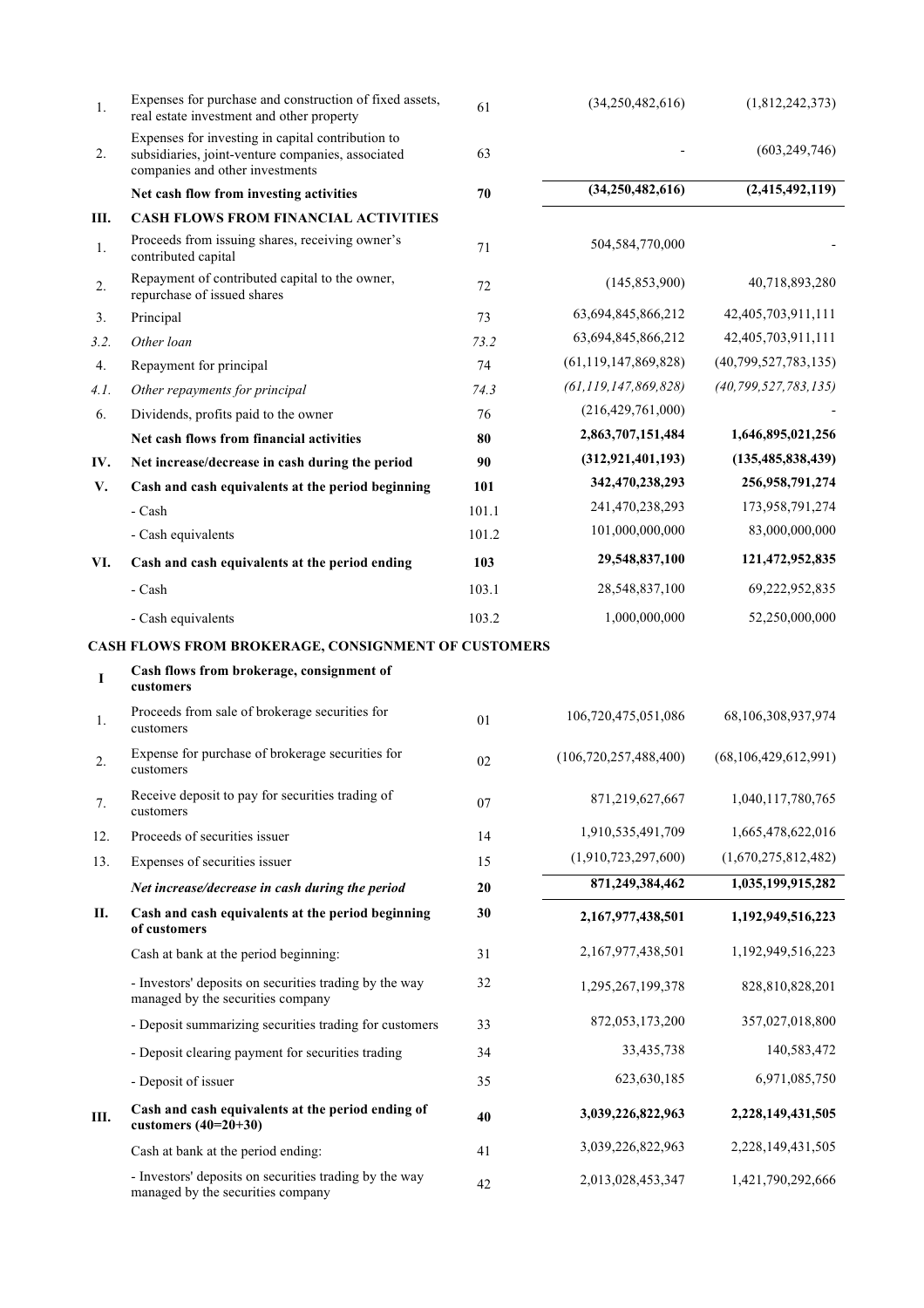| - Deposit summarizing securities trading for customers | 43 | 1,025,511,546,900 | 804, 165, 335, 100 |
|--------------------------------------------------------|----|-------------------|--------------------|
| - Deposits for securities transaction of customer      | 44 | 250,998,422       | 19.908.455         |
| - Deposit clearing payment for securities trading      | 45 | 435,824,294       | 2,173,895,284      |

| <b>Prepared by</b>        | Checked by              | Approved by                            |
|---------------------------|-------------------------|----------------------------------------|
| <b>General Accountant</b> | <b>Chief Accountant</b> | <b>Chairperson of Management Board</b> |
| (Signed)                  | (Signed)                | (Signed and sealed)                    |
| Vu Thanh Van              | Nguyen Ha Ninh          | <b>Pham Minh Huong</b>                 |

*Prepared on October 19, 2018*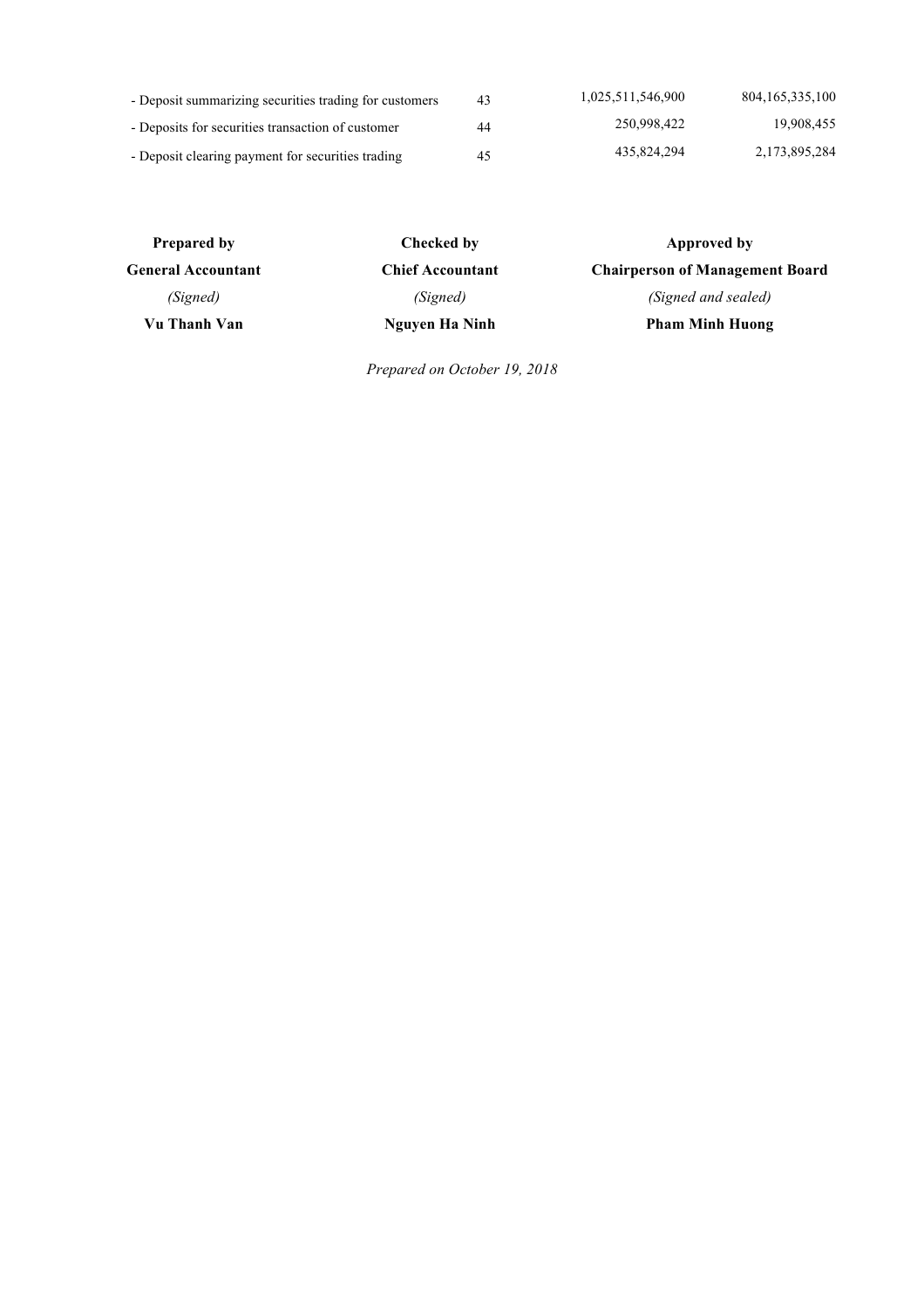## **VNDIRECT SECURITIES JOINT STOCK COMPANY** Add: No. 1, Nguyen Thuong Hien, Nguyen Du, Hai Ba Trung, Hanoi **CONSOLIDATED REPORT ON FLUCTUATIONS OF OWNER'S EQUITY**

For financial period ended on 30/09/2018 (continued)

## **CONSOLIDATED REPORT ON FLUCTUATIONS OF OWNER'S EQUITY**

## **QUARTER 3/2018**

*Currency: VND*

|                                                      |             |                     | <b>Opening balance</b> |                  | <b>Increase/Decrease</b> | <b>Closing balance</b> |                 |                     |                   |  |
|------------------------------------------------------|-------------|---------------------|------------------------|------------------|--------------------------|------------------------|-----------------|---------------------|-------------------|--|
| Item                                                 | <b>Note</b> | 01/01/2017          | 01/01/2018             | 2017<br>2018     |                          |                        |                 |                     |                   |  |
|                                                      |             |                     |                        | Increase         | Decrease                 | <b>Increase</b>        | <b>Decrease</b> | 30/09/2017          | 30/09/2018        |  |
| <b>Fluctuations of owner's equity</b>                |             | 1,948,263,501,243   | 2,515,713,706,692      | 309,797,352,583  | (114, 729, 737, 810)     | 984, 542, 556, 479     | 408,729,202,309 | 2,372,790,591,636   | 3,091,527,060,861 |  |
| Owner's equity                                       |             | 1,615,415,174,852   | 1,670,690,165,572      | 55,274,990,720   |                          | 654,835,573,048        |                 | 1,670,690,165,572   | 2,325,525,738,620 |  |
| Ordinary shares with voting<br>rights                |             | 1,549,981,650,000   | 1,549,981,650,000      |                  |                          | 654,320,040,000        |                 | 1,549,981,650,000   | 2,204,301,690,000 |  |
| Additional capital                                   |             |                     |                        |                  |                          |                        |                 |                     |                   |  |
| Capital surplus                                      |             | 65,433,524,852      | 120,708,515,572        | 55,274,990,720   |                          | 515,533,048            |                 | 120,708,515,572     | 121,224,048,620   |  |
| Conversion options on<br>convertible bonds           |             |                     |                        |                  |                          |                        |                 |                     |                   |  |
| Other capital                                        |             |                     |                        |                  |                          |                        |                 |                     |                   |  |
| Treasury stocks (*)                                  |             | (90, 281, 063, 425) | (49, 562, 384, 545)    | (88,892,290,720) | (129,611,184,000)        | (145, 853, 900)        | (743, 366, 952) | (49, 562, 170, 145) | (48,964,871,493)  |  |
| Additional reserve fund of charter<br>capital        |             | 48,820,054,976      | 69,472,492,286         | (1,067,078,114)  |                          |                        |                 | 47,752,976,862      | 69,472,492,286    |  |
| Reserve fund for financial and<br>professional risks |             | 19,511,327,973      | 40,170,765,283         | (1,067,078,114)  |                          |                        |                 | 18,451,249,859      | 40,170,765,283    |  |
| Revaluation differences on asset at<br>fair value    |             |                     |                        |                  |                          |                        |                 |                     |                   |  |
| Foreign exchange differences                         |             |                     |                        |                  |                          |                        |                 |                     |                   |  |
| Other equity funds                                   |             |                     |                        |                  |                          |                        |                 |                     |                   |  |
| Undistributed profit                                 |             | 354,791,006,867     | 784,942,668,096        | 345,548,808,811  | 14,881,446,190           | 329,852,837,331        | 409,472,569,261 | 685,458,369,488     | 705,322,936,165   |  |
| Realized profit                                      |             | 354,79,006,867      | 757,921,397,031        | 302,400,657,670  | 14,881,446,190           | 310,278,302,021        | 409,472,569,261 | 642,310,218,347     | 658,727,129,790   |  |
| Unrealized profit                                    |             |                     | 27,021,271,065         | 43,148,151,141   |                          | 19,574,535,310         |                 | 43,148,151,141      | 46,595,806,375    |  |
| <b>Total</b>                                         |             | 1,948,263,501,243   | 2,515,713,706,692      | 309,797,352,583  | (114, 729, 737, 810)     | 984, 542, 556, 479     | 408,729,202,309 | 2,372,790,591,636   | 3,091,527,060,861 |  |
| Other comprehensive income                           |             |                     |                        |                  |                          |                        |                 |                     |                   |  |
| Profit/(Loss) from revaluation of                    |             |                     |                        |                  |                          |                        |                 |                     |                   |  |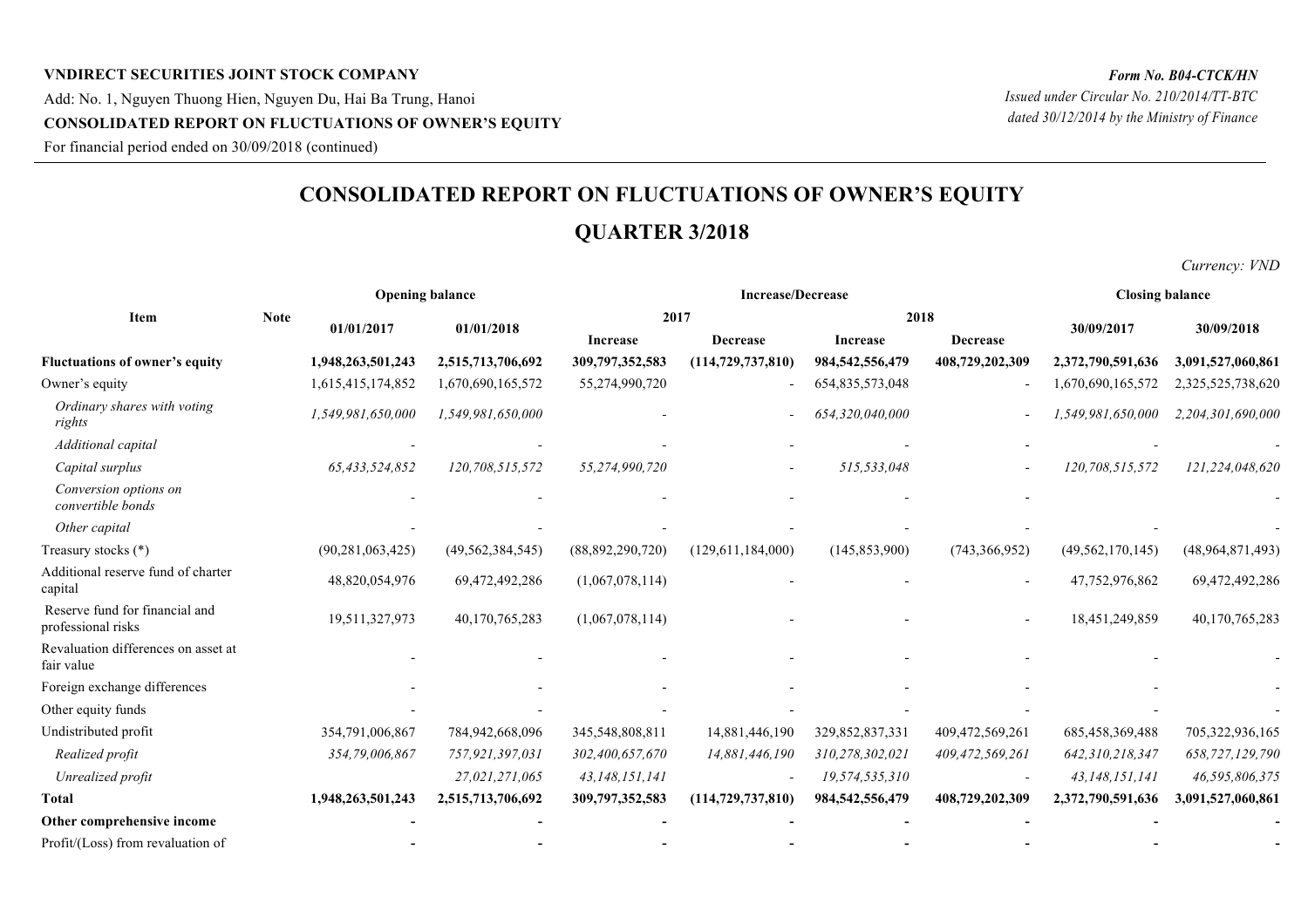available-for-sale financial assets

Other comprehensive profit/loss **- - - - - - - -**

**TOTAL 1,948,263,501,243 2,515,713,706,692 309,797,352,583 (114,729,737,810) 984,542,556,479 408,729,202,309 2,372,790,591,636 3,091,527,060,861**

**Prepared by** 

**General Accountant**

*(Signed)*

**Vu Thanh Van**

**Checked by**

**Chief Accountant**

**Nguyen Ha Ninh**

*Prepared on October 19, 2018*

**Approved by**

**Chairperson of Management Board**

*(Signed and sealed)*

**Pham Minh Huong**

*(Signed)*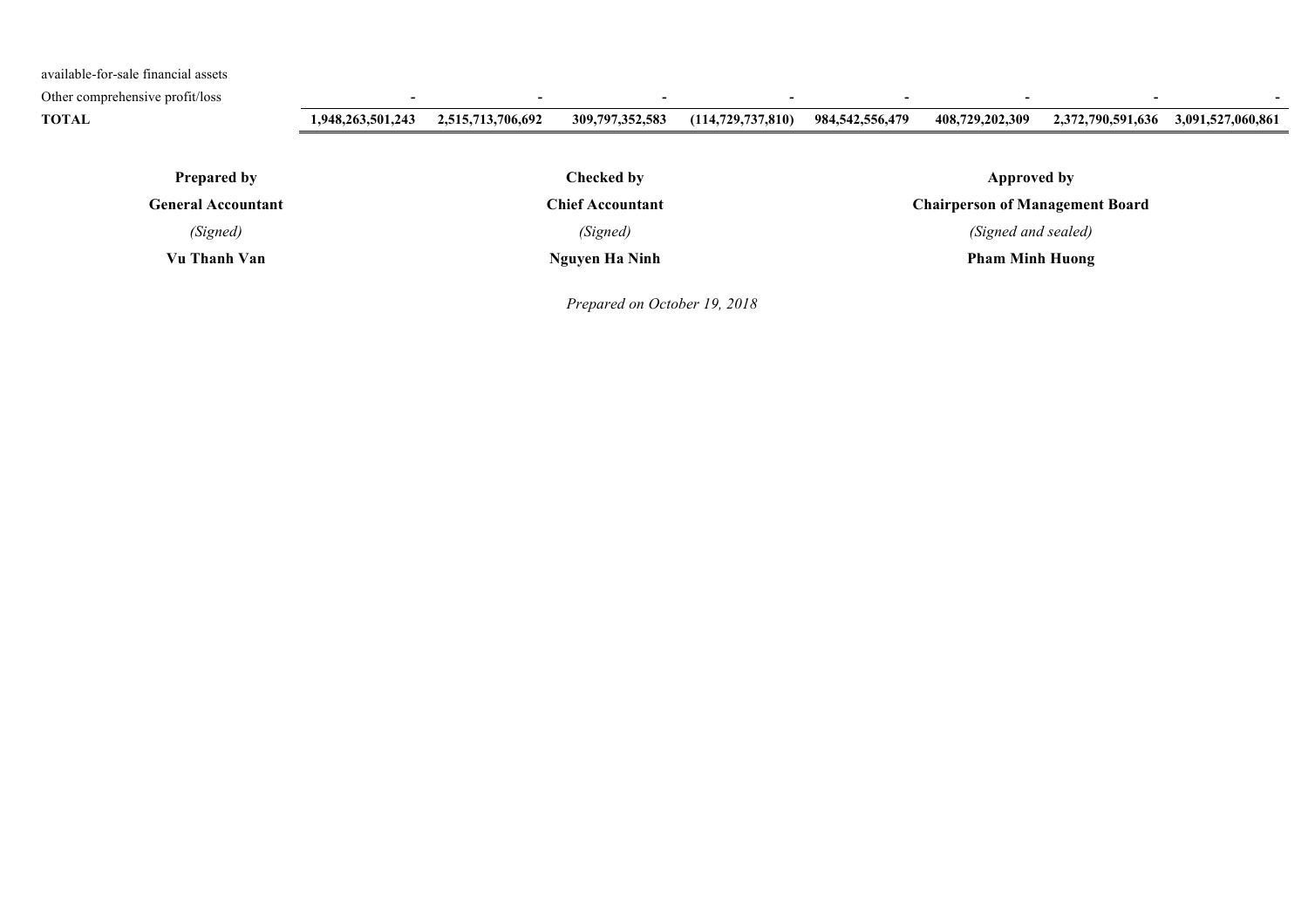## **NOTES TO THE CONSOLIDATED FINANCIAL STATEMENTS**

### **Quarter 3/2018**

#### **1. COMPANY'S INFORMATION**

**1.1**

Business Registration Certificate No. 0103014521 issued by Hanoi Department of Planning and Investment on 07/11/2006. License for Securities Business No. 101/UBCK-GP issued by State Securities Committee on 31/12/2007 and Amended License No. 14/GPDC-UBCK dated 01/6/2016.

VNDIRECT ("Company") is incorporated as a joint stock company in Vietnam and its principal activities are securities brokerage, securities dealing, finance and securities investment consultancy, securities depository and securities issuance underwriting.

As at 30/09/2018, the Company has 888 employees (30/09/2017: 706 employees).

#### **Subsidiaries**

As at 30/09/2018, the Company has 01 directly-owned subsidiary as follows:

| Company name |                                                  | Incorporated under                           |  |  | Line of business Charter capital % ownership |                                 |      |                |         |
|--------------|--------------------------------------------------|----------------------------------------------|--|--|----------------------------------------------|---------------------------------|------|----------------|---------|
| <b>IPA</b>   | Investments License for Establishment Securities |                                              |  |  |                                              |                                 |      | VND 50 billion | $100\%$ |
| Corporation  |                                                  |                                              |  |  |                                              | and Operation No. investment    | fund |                |         |
|              |                                                  |                                              |  |  |                                              | 30/UBCK-GP dated management and |      |                |         |
|              |                                                  | 4/3/2008, 02/GPDC- UBCK securities portfolio |  |  |                                              |                                 |      |                |         |
|              |                                                  | 8/3/2017                                     |  |  |                                              | management                      |      |                |         |

#### **Affiliate**

As at 30/09/2018, the Company has no affiliate.

At the same period last year, the Company has 01 affiliate, namely Post and Telecommunication Joint Stock Insurance Corporation, but as of 31/08/2018, ownership ratio of the Company to PTI decreased to the level of affiliate.

The Consolidated financial statements of VNDIRECT for the financial year of Quarter 3/2018 include the Company, subsidiary.

- **1.2** Address for contact: No. 01 Nguyen Thuong Hien Nguyen Du ward Hai Ba Trung district Hanoi
- **1.3** Charter of operation has been amended and modified on 15/12/2017.

#### **2 Accounting period and currency**

*2.1 Accounting period*

Annual accounting period of the Company starts from 01/01 and ends on 31/12.

#### *2.2 Currency used in accounting*

The currency used in accounting by the Company is Vietnamese dong ("VND") which is also the currency used for preparation and presentation of the Financial statements.

#### **3. Accounting standard and system**

#### *3.1 Accounting system*

This consolidated financial statements are prepared according to Circular No. 210/2014/TT-BTC dated 30/12/2014 issued by Ministry of Finance providing guidance on accounting system applied for securities company and Circular No. 334/2016/TT-BTC dated 27/12/2016 issued by Ministry of Finance regarding amendment, modification and replacement of the Appendix 02 and 04 of the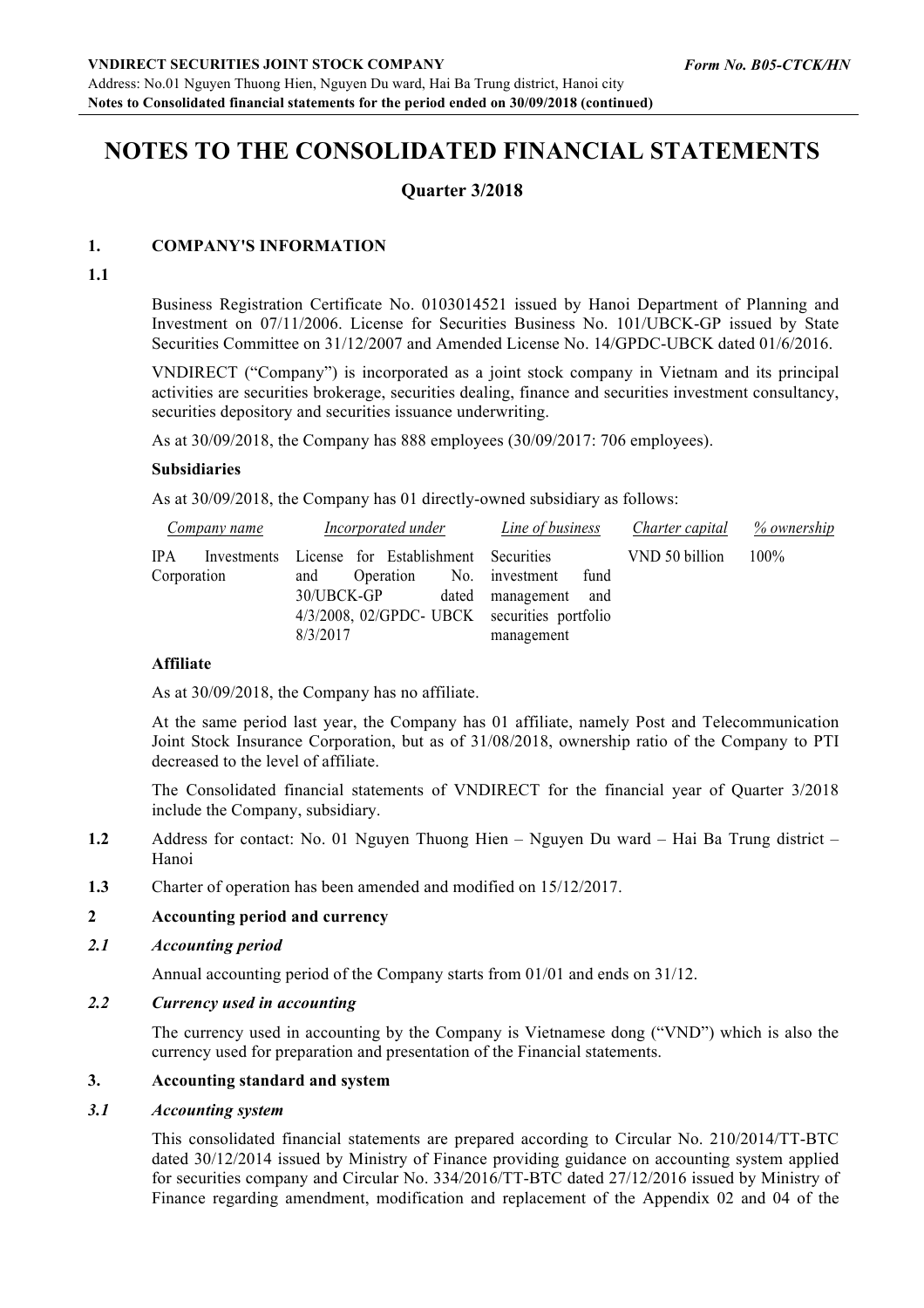Circular No. 210 and other legal documents relating to the preparation and presentation of the financial statements. Vietnamese Accounting Standards, Vietnamese Accounting Policy for Enterprises and other legal documents relating to the preparation and presentation of the financial statements. In order to have sufficient information about financial position, profit and loss and consolidated cash flow of the Company, this consolidated financial statements should be read in conjunction with the notes of consolidated financial statements of the Company.

#### **3.2 Basis of consolidation**

This consolidated financial statements consist of the financial statements of VNDIRECT Securities Joint Stock Company (Parent Company) and its subsidiary as at 30/09/2018.

The subsidiary is completely consolidated from the date of acquisition which is the date when it is actually controlled by the Parent company and continued to be consolidated until the date when the Parent company ends its control on the subsidiary.

The financial statements used by the Parent company and subsidiary for consolidation are prepared for the same accounting period and accounting policies have been applied consistently for the same transactions.

The balance on the accounts in the financial statements between the Company or the Parent company and subsidiary or among the subsidiaries, internal transactions, unrealized internal gain or loss accounts arising from these accounts have been entirely written off.

#### *3.3 Form of accounting*

General journals on computer.

#### **4. Accounting policies**

#### *4.1 Principle of recognizing cash and cash equivalents*

Cash comprises of cash, bank deposits as required, deposits of the investors for securities transaction of which the deposits of the investors for securities transaction are accounted separately from the account balance of the Company. Cash equivalents are short-term highly liquid investments that are readily convertible to known amounts of cash, are subject to an insignificant risk of changes in value, and are held for the purpose of meeting short-term cash commitments rather than for investment or other purposes. The bank overdrafts must be repaid as required and as an integral part of the Company's monetary management to be deducted from cash and cash equivalents for the purpose of presenting cash flow statements.

The deposits made by the investor for buying securities are presented in the Off-balance sheet items.

#### *4.2 Principle and method of recognizing financial assets through profit and loss, held-to-maturity investments, loans and receivables, available-for-sale financial assets, financial liabilities*

The Company recognizes financial assets through profit or loss held-to-maturity investments, loans and receivables, available-for-sale financial assets, financial liabilities on the date when the Company officially becomes a party according to effective provisions of the contract relating to the investments (accounted in the date of transaction).

- *4.2.1 Principle of classifying financial assets and financial liabilities under the Portfolio of the Company (compliance with the Accounting Standard, Accounting Policy and other applicable regulations on Securities law):*
- *4.2.1.1 Principle of classifying financial assets: (FVTPL, HTM, Loans, AFS)*

*Financial assets are recognized through profit or loss*

The financial assets recognized through profit or loss are the financial assets which meet one of following conditions:

assets purchased mainly for reselling in a short time;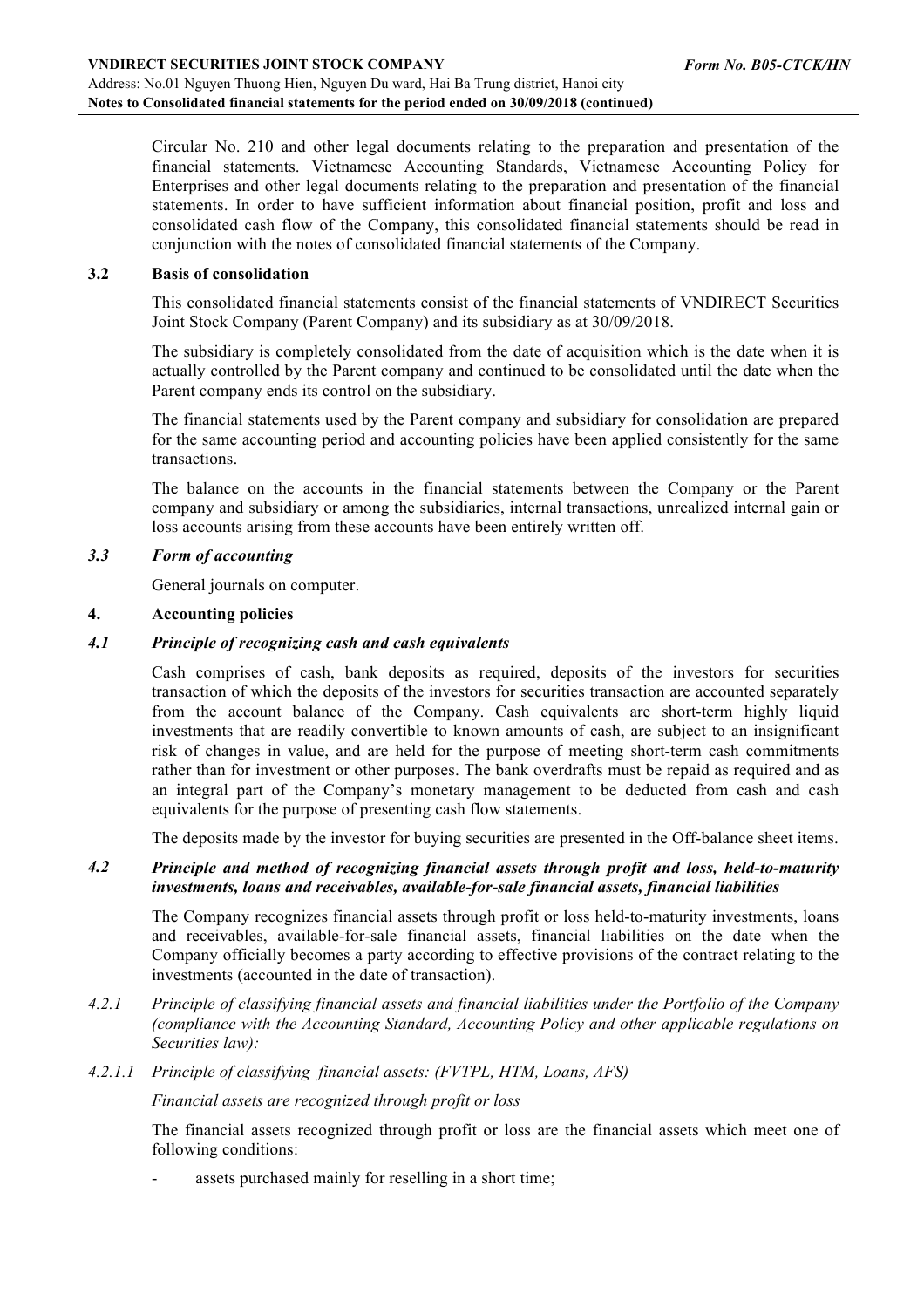- having evidence of such instrument trading for receiving short time profit; or
- derivative financial instrument (except for the derivative financial instrument determined as a financial guarantee contract or an effective instrument for risk prevention).

#### *Held-to-maturity investments*

The held-to-maturity investments are non-derivative financial assets with fixed or determinable payments and fixed maturity that the Company has the positive intention and ability to hold to maturity, other than:

- those that the Company upon initial recognition designates as at fair value in income statement;
- those that the Company designates as available for sale; and
- those that meet the definition of loans and receivables.

#### *Available-for-sale financial assets*

Available-for-sale financial assets are those non-derivative financial assets that are designated as available for sale or are not classified as:

- loans and receivables:
- held-to-maturity investments:
- financial assets recognized through profit and loss.

These are financial assets invested by the Company without short-term investment goal and even long-term goal has not been determined.

#### *Loans*

Loans are non-derivative financial assets with fixed or determinable payments that are not listed in the market.

Following are loan commitments have been made:

- § *Depository transaction contract*
- § *Securities sale advance contract*

The risk in loan service according to Law on securities is the loss possible due to the borrower's default or inability to perform its obligation partially or wholly under the loan agreement, it is required to make provision for risk both specific and general for the risks which may occur to the loans of the securities company. The securities company will make provision for impairment of loan value included.

*4.2.1.2 Principle of classifying financial liabilities: (debts, financial assets debts, convertible bonds, issued bonds, financial assets lease debts, payables to suppliers, liabilities arising during securities trading activities)*

*Financial liabilities recognized through profit or loss*

Financial liabilities recognized through profit or loss is a financial debt meeting one of following conditions:

- Financial liabilities are classified by the Board of Directors as held for trading. A financial liability is classified as held for trading if meeting one of following conditions:
	- they are acquired for the purpose of selling in the near term;
	- there is evidence of a recent actual pattern of short-term profit taking; or
	- derivative financial instrument (except for derivative financial instrument determined as financial guarantee contract or effective instrument for risk prevention).
- § At the time of initial recognition, the Company classified financial liabilities in the group to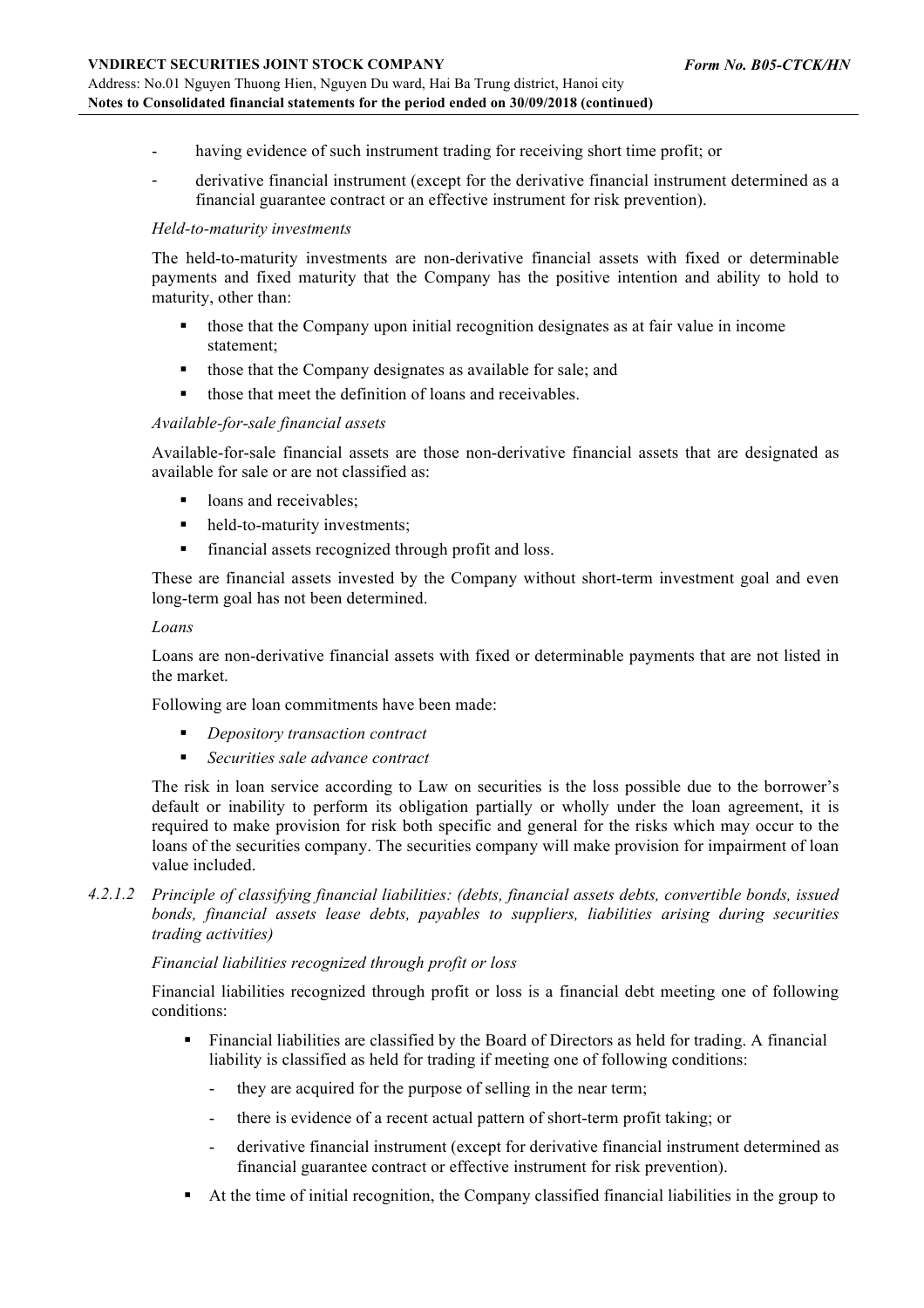be recognized through profit or loss.

*Financial liabilities carried at amortized cost*

Financial liabilities which are not classified as financial liabilities through profit or loss are classified as financial liabilities carried at amortized cost.

Above described classifying financial instruments is solely for presentation and disclosure purpose and is not intended to be a description of how the instruments are measured. Accounting policies for measurement of financial instruments are disclosed in other relevant notes.

- *4.2.2 Principle of recognizing and accounting the value from revaluation of the investments at market price or fair value (in case there is no market price) (compliance with applicable regulations of Law on securities) or at cost:*
- 4.2.2.1 For shares

The listed shares are determined at cost less provision for securities impairment by referring to the closing price for HOSE and average price for HSE as at the closing date of accounting period.

The unlisted equity securities which are freely purchased and sold in the OTC market are measured at cost less provision for securities impairment by referring to the transaction price provided by at least three securities companies.

Long-term investment securities are unlisted equity securities which are not freely purchased and sold in OTC market are measured at cost less provision for securities impairment by referring to the valuation by the Board of Directors of the Company. Debt securities are accounted at historical cost, gradually amortized, with the actual interest rate less provision for securities impairment by referring to the valuation by the Board of Directors of the Company. The Board of Directors determines the value of the impairment provision after reviewing the cost, market conditions, business operation results in present and in the future and the cash flow expected by the issuer.

Provision for impairment of securities available for sale and long-term investment securities stated above are reserved when such subsequent increase of the recoverable value is due to objective circumstance after making provision. The provision may be reserved at maximum amount equal to the carrying amount of the investment value before making provision.

The cost of the securities available for sale and long-term investment securities are determined using weighted average method.

4.2.2.2 For monetary market:

Of which:

Fixed term deposit under various periods is revaluated when it is able to be lost and nonrecoverable, have risk.

#### **4.3 Principle of recognizing tangible fixed assets**

**(i)** *Cost* 

Tangible fixed assets are stated at cost less accumulated depreciation. The initial cost of a tangible fixed asset comprises its purchase price, including import duties, non-refundable purchase taxes and any directly attributable costs of bringing the asset to its working condition and location for its intended use, and expenditures for dismounting, removal of assets and restore of site at assets location. Expenditures incurred after tangible fixed assets have been put into operation, such as repairs and maintenance and overhaul costs, are normally charged to income in the period in which the costs are incurred. In situations where it can be clearly demonstrated that the expenditures have resulted in an increase in the future economic benefits expected to be obtained from the use of tangible fixed assets beyond their originally assessed standard of performance, the expenditures are capitalized as an additional cost of tangible fixed assets.

**(ii)** *Depreciation*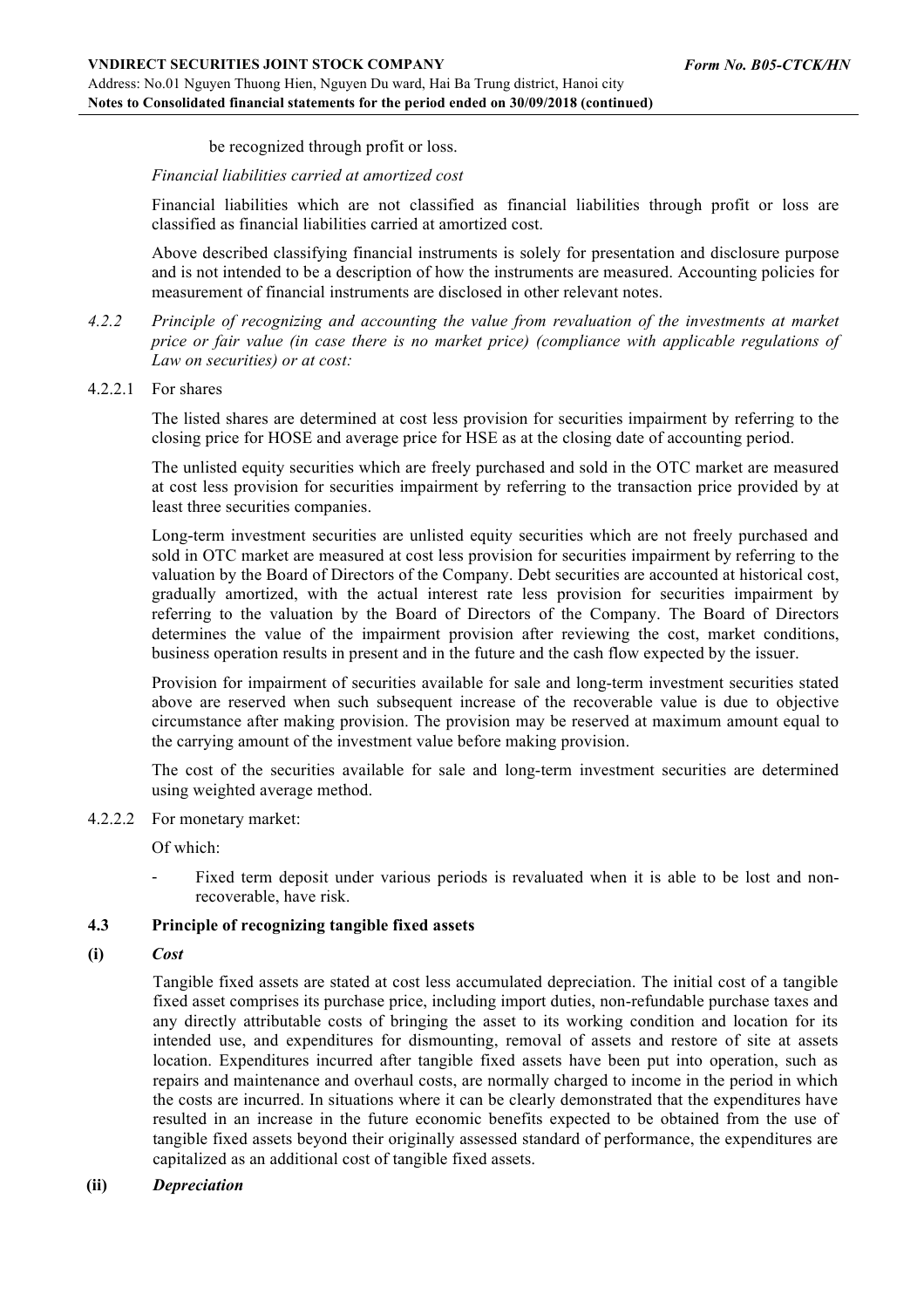Depreciation is computed on a straight-line basis over the estimated useful lives of tangible fixed assets. The estimated useful lives are as follows:

- Buildings and structures 10 years
- Office equipment  $3 10$  years

#### **4.4 Principle of recognizing intangible fixed assets**

Intangible fixed assets consist of software. The cost of acquiring new software, which is not an integral part of the related hardware, is capitalized and treated as intangible fixed assets. Software cost is amortized on a straight-line basis over 3 to 10 years.

#### **4.5 Principle of recognizing and presenting impairment of non-monetary assets**

#### **4.6 Principle of recognizing long term financial investments (Subsidiaries, joint ventures, affiliates)**

Initial investment is recognized at cost. When profit is distributed from the investor, the Company recognizes it into the business result in that period.

#### **4.7 Principle of recognizing and presenting received short term, long term deposits**

Received deposits not under the assets of the Company. When the deposit is received under commitment of the economic contract, the Company separately recognizes under each subject and fully returns upon the economic contract is ended.

#### **4.8 Principle and method of accounting short term, long term receivables**

- *4.8.1 Principle and method of accounting receivables from financial assets:*
- (a) Receivables and dividend accrual:

Distributed dividend, profit arisen from financial assets under the investment list of the Company is recognized when the Company has right to receive dividend from the measured share ownership (at ex-date) for shares formed before the ex-date and the Notice of dividend distribution is made by the Issuer (under the Resolution of the General Shareholders Meeting, General Members Meeting regarding dividend distribution).

Dividend is not recognized to the Company for shares traded after the ex-date.

- (b) Receivables and interest accrual from financial assets:
- Due receivables and interest accrual but amount is not received:

Interest arisen from financial accounts of the Company is recognized on time-accrued interest basis and actual interest rate of each accounting period.

Due receivables and interest accrual but interest is not received:

The Company monthly shall make interest accrual arisen from financial assets under actual interest rate and time arisen in the period.

- *4.8.2 Principle and method of accounting other receivables:* Other receivables are reflected at cost.
- *4.8.3 Principle and method of accounting allowance for doubtful debts:*

Receivables from securities trading activities and other receivables are stated at cost less allowance for doubtful debts.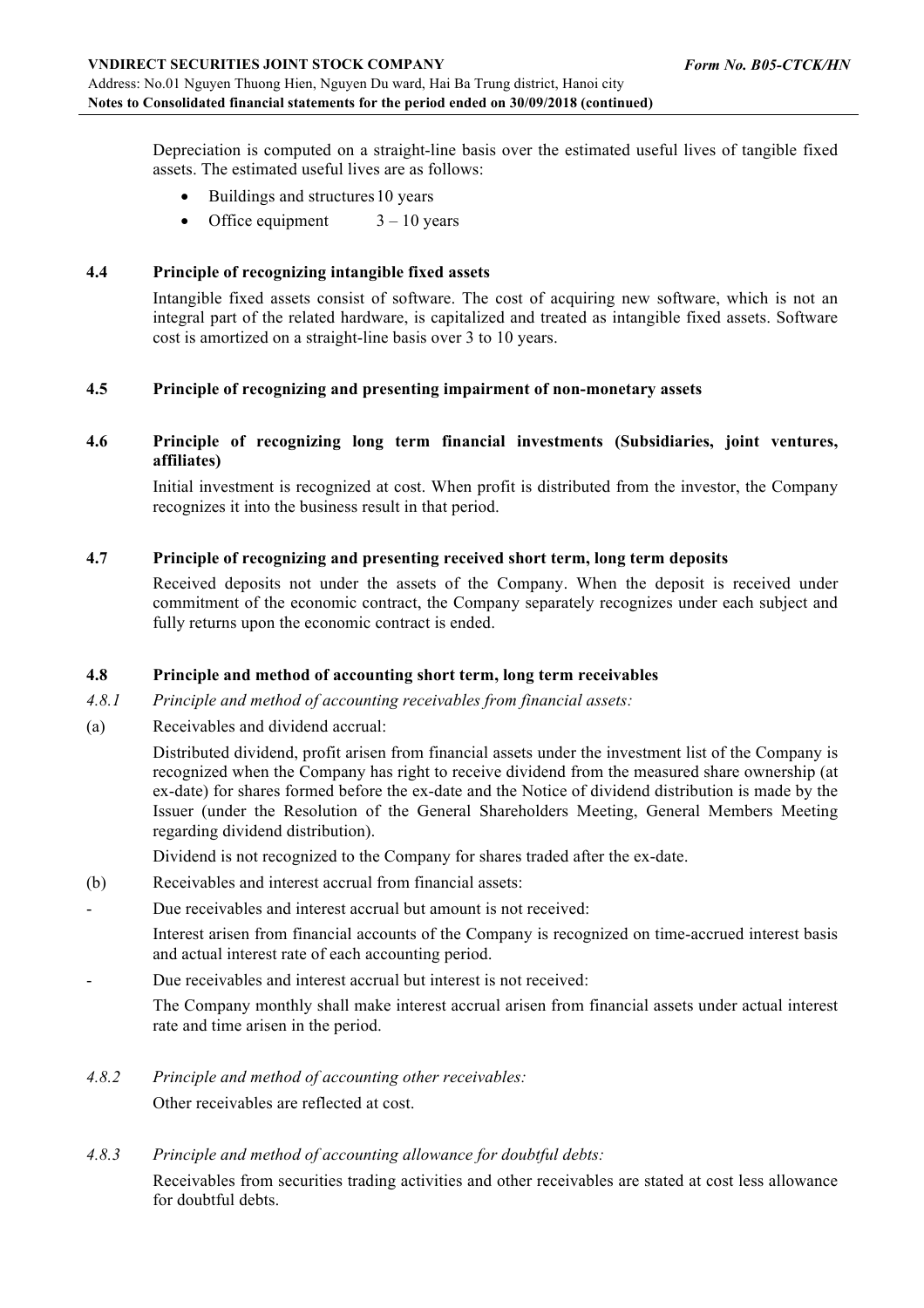In accordance with Circular 228, the allowance rates for doubtful debts are as follows:

| Overdue period                                         | Rate of allowance |
|--------------------------------------------------------|-------------------|
| From over six $(6)$ months to less than one $(1)$ year | 30%               |
| From one $(1)$ year to less than two $(2)$ years       | 50%               |
| From two $(2)$ years to less than three $(3)$ years    | 70%               |
| Over three $(3)$ years                                 | $100\%$           |

#### *4.8.4 Principle and method of accounting tax and payables to the State budget:*

#### Corporate income tax

Corporate income tax on the profit or loss for the period comprises current and deferred income tax. Corporate income tax is recognized in the income statement except to the extent that it relates to items recognized directly to equity, in which case it is recognized in equity.

Current income tax is the expected tax payable on the taxable income in the year, using tax rates enacted at the balance sheet date, and any adjustment to tax payable in respect of previous years.

Deferred income tax is provided using the balance sheet method, providing for temporary differences between the carrying amounts of assets and liabilities for financial reporting purposes and the amounts used for taxation purposes. The amount of deferred income tax provided is based on the expected manner of realization or settlement of the carrying amounts of assets and liabilities using the tax rates enacted or substantively enacted at the balance sheet date.

A deferred income tax asset is recognized only to the extent that it is probable that future taxable profits will be available against which the temporary difference can be utilized. Deferred income tax assets are reduced to the extent that it is no longer probable that the related tax benefit will be realized.

#### *4.8.5 Principle of profit allocation of Securities Company: (for shareholders or capital contributors, funds of Securities Company)*

The Company makes following funds before profit allocation

|                                             | <b>Annual allocation</b> | <b>Maximum balance</b> |
|---------------------------------------------|--------------------------|------------------------|
| Reserve fund to supplement charter capital: | 5% after-tax profit      | 10% charter capital    |
| Financial reserve fund                      | 5% after-tax profit      | 10% charter capital    |

### **4.9 Principle and method of recognizing revenue, income of Securities Company:**

*4.9.1 Principle and method of recognizing revenue and dividend accrual, interest from financial assets:*

#### **(i) Revenue from securities brokerage**

Revenue from securities brokerage activities is recognized in the income statement when the securities transaction is completed.

#### **(ii) Revenue from securities investment activities**

Revenue from securities trading activities is recognized in the income statement upon receipt of the Notice for settlements of securities trading transactions from the Vietnam Securities Depository (for listed securities) and completion of the agreement on transfer of assets (for unlisted securities).

Interest revenue from bonds is allocated into the income statement and uses actual interest rate.

#### **(iii) Revenue from securities investment advisory**

Revenue from securities investment advisory activities is recognized in the income statement in proportion to the stage of completion of the transaction at the balance sheet date. The stage of completion is assessed by reference to work performed.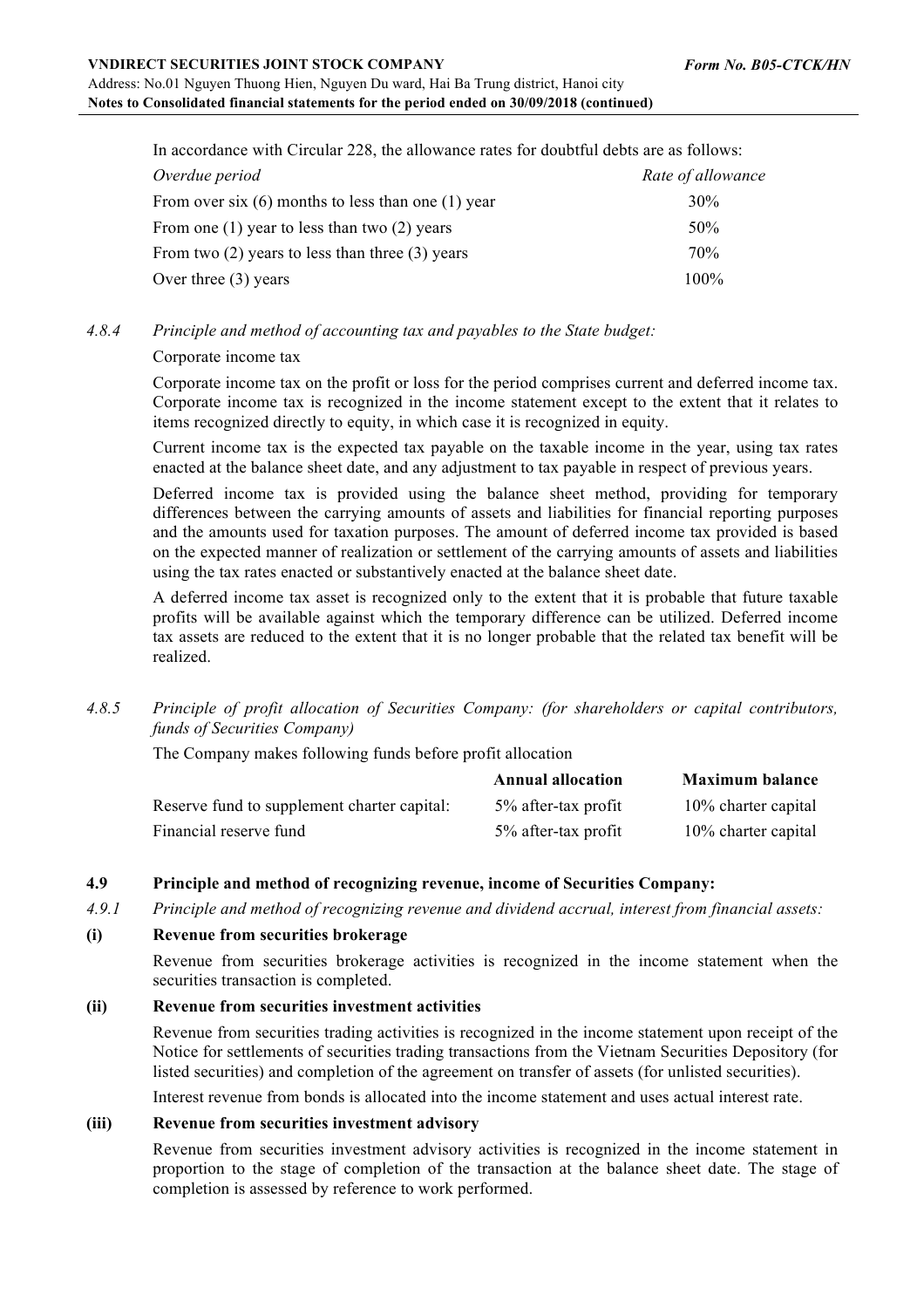Address: No.01 Nguyen Thuong Hien, Nguyen Du ward, Hai Ba Trung district, Hanoi city **Notes to Consolidated financial statements for the period ended on 30/09/2018 (continued)**

### **(iv) Revenue from securities depository**

Revenue from securities depository service is recognized in the income statement when services are provided.

## **(v) Interest revenue**

Interest revenue is recognized on a time proportion basis with reference to the principal outstanding and the applicable interest rate.

## **(vi) Revenue from dividend**

Revenue from dividend is recognized when right to receiving dividend is measured.

## **4.10** *Principle of recognizing financial revenue, financial activities expenses*

Recognizing interest expense: Interest expense is recognized as expense in the period when this expense arises, except for interest expense related to borrowings for forming qualified assets, when the interest expense shall be capitalized and is recorded into the cost of these assets.

## **4.11** *Principle and method of recognizing current corporate income tax expenses:*

Current corporate income tax is the tax amount which is expected to be paid basing on taxable income in the year, uses valid tax rates or valid basic tax rate at the balance sheet date, and adjustments for payable tax amounts related to the previous year.

### **5. Policies on valuation of financial assets under the List of financial assets of Securities Company**

Because of non-approval by the Accounting law, revaluation of investments at fair value is not realized by the Company. Policies on valuation of financial assets under the List of financial assets of Securities Company Policy at the cost.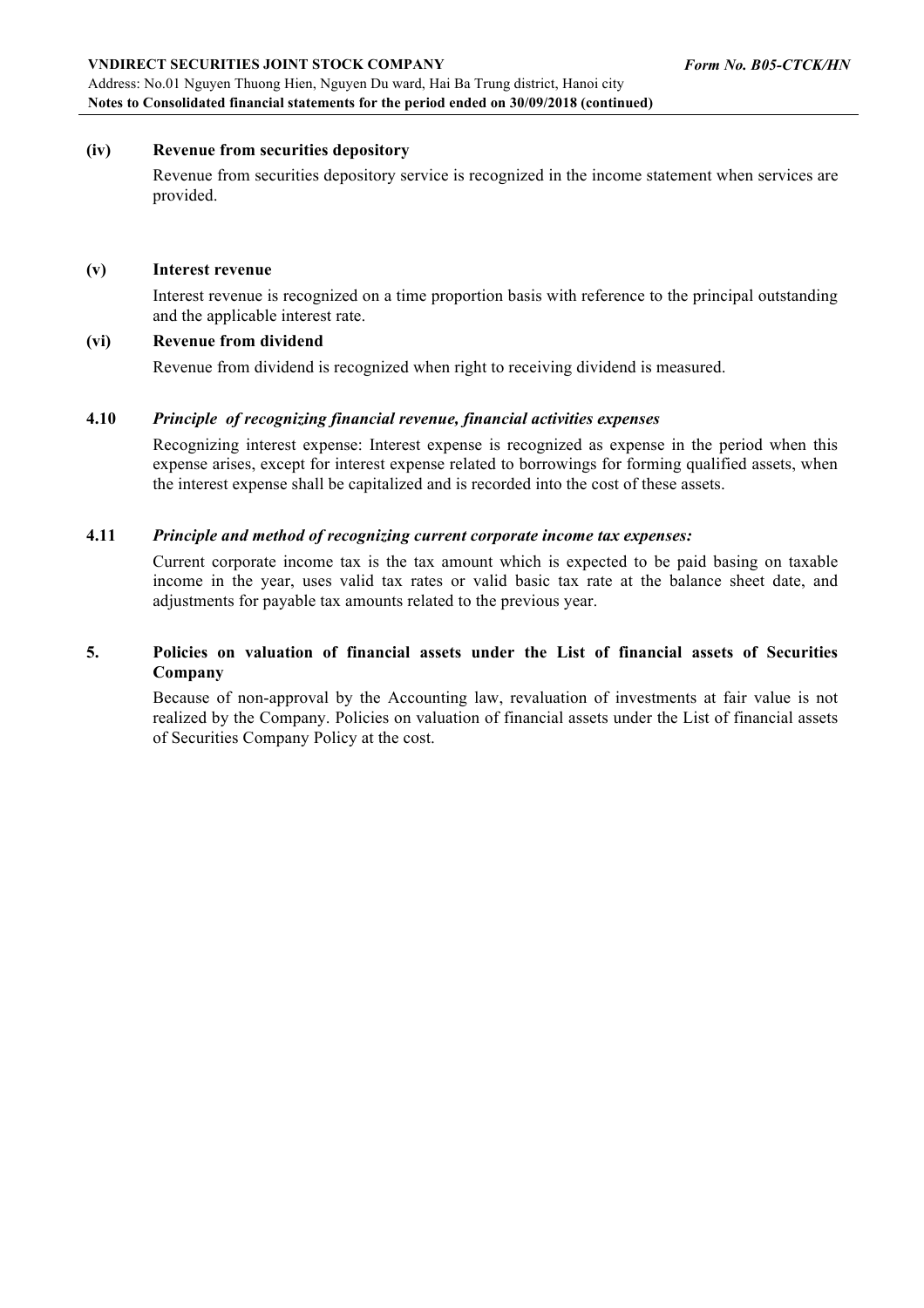#### *Form No. B05-CTCK/HN*

#### **VNDIRECT SECURITIES JOINT STOCK COMPANY**

Address: No.01 Nguyen Thuong Hien, Nguyen Du ward, Hai Ba Trung district, Hanoi city **Notes to Financial statements for the period ended on 30/9/2018 (continued)**

### **6. Additional information for Consolidated financial statements**

#### **A. Notes to Consolidated financial statements**

|    |                                                              | 30/09/2018                                       | 31/12/2017                                                       |
|----|--------------------------------------------------------------|--------------------------------------------------|------------------------------------------------------------------|
| 1. | Cash and cash equivalents                                    |                                                  |                                                                  |
|    | Cash at banks for activities of securities company           | 28,523,152,046                                   | 241,434,033,474                                                  |
|    | Cash for clearing payments of securities transactions        | 25,685,054                                       | 36,204,819                                                       |
|    | Cash equivalents                                             | 1,000,000,000                                    | 101,000,000,000                                                  |
|    | <b>Total</b>                                                 | 29,548,837,100                                   | 342,470,238,293                                                  |
| 2. | Volume value of transactions during the year<br><b>ITEMS</b> | <b>Volume of transactions</b><br>during the year | Volume value of<br>transactions during the<br>year (million VND) |
| a) | <b>Securities Company</b>                                    |                                                  |                                                                  |
|    | - Shares                                                     | 153,861,643                                      | 13,802,150                                                       |
|    | - Bonds                                                      | 259,617,293                                      | 81,551,925                                                       |
|    | $Oth$ coqurition                                             |                                                  |                                                                  |

|              | - Other securities | $\overline{\phantom{a}}$ | $\overline{\phantom{0}}$ |
|--------------|--------------------|--------------------------|--------------------------|
|              | Total              | 413,478,936              | 95,354,075               |
| $\mathbf{b}$ | <b>Investors</b>   |                          |                          |
|              | - Shares           | 8,902,086,026            | 203,061,296              |
|              | - Bonds            | 5,088,802                | 524,612                  |
|              | - Other securities | 10,806,445               | 577,237,440              |
|              | Total              | 8,917,981,273            | 780,823,347              |

#### **3. Financial assets**

#### **3.1 Financial assets at fair value through profit or loss (FVTPL)**

| <b>Financial assets FVTPL</b> | $\sim$ $\blacksquare$<br>30/09/2018 |                   | 31/12/2017            |                   |
|-------------------------------|-------------------------------------|-------------------|-----------------------|-------------------|
|                               | <b>Book value</b> (*)               | <b>Fair value</b> | <b>Book value</b> (*) | <b>Fair value</b> |
| <b>Shares</b>                 | 1,332,326,491,941                   | 1,260,401,822,743 | 701,170,242,525       | 734,946,831,356   |
| Total                         | 1,332,326,491,941                   | 1,260,401,822,743 | 701,170,242,525       | 734,946,831,356   |

(\*) Book value is exclusive VND 42,070,651,914 for difference from increase of subsidiary revaluation at purchase date.

#### **3.2 Held-to-maturity investments (HTM)**

#### **a. Short term HTM**

|    | <b>HTM</b> assets           | 30/09/2018        |                   | 31/12/2017        |                   |
|----|-----------------------------|-------------------|-------------------|-------------------|-------------------|
|    |                             | <b>Book value</b> | <b>Fair value</b> | <b>Book value</b> | <b>Fair value</b> |
|    | Remaining deposit with over |                   |                   |                   |                   |
|    | 3-month to 1 year term      | 4,972,330,000,000 |                   | 2,258,215,032,772 |                   |
|    | <b>Total</b>                | 4,972,330,000,000 |                   | 2,258,215,032,772 |                   |
| b. | Long term HTM               |                   |                   |                   |                   |
|    | <b>HTM</b> assets           | 30/09/2018        |                   | 31/12/2017        |                   |
|    |                             | <b>Book value</b> | <b>Fair value</b> | <b>Book value</b> | <b>Fair value</b> |
|    | Remaining deposit with over |                   |                   |                   |                   |
|    | 1 year term                 | 445,000,000,000   |                   | 300,000,000,000   |                   |
|    | Total                       | 445,000,000,000   |                   | 300,000,000,000   |                   |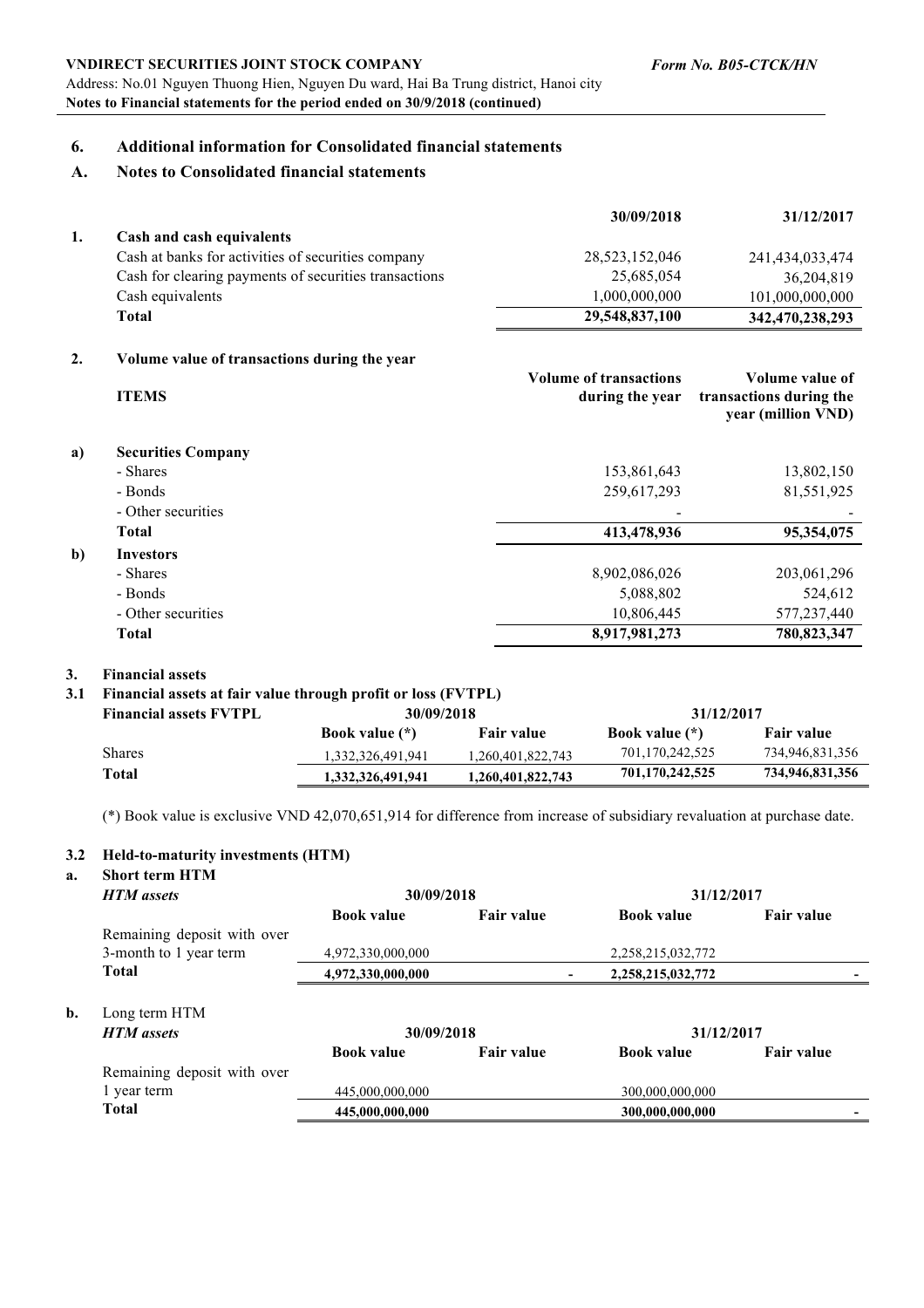#### *Form No. B05-CTCK/HN*

#### **VNDIRECT SECURITIES JOINT STOCK COMPANY**

Address: No.01 Nguyen Thuong Hien, Nguyen Du ward, Hai Ba Trung district, Hanoi city **Notes to Financial statements for the period ended on 30/9/2018 (continued)**

#### **3.3 Available-for-sale financial assets (AFS)**

| a. | <b>Short term AFS financial assets</b> | 30/09/2018         |                    | 31/12/2017        |                   |
|----|----------------------------------------|--------------------|--------------------|-------------------|-------------------|
|    |                                        | <b>Book value</b>  | <b>Fair value</b>  | <b>Book value</b> | <b>Fair value</b> |
|    | Capital securities                     | 7,500,000,000      | 7,500,000,000      | 7,500,000,000     | 7,500,000,000     |
|    | Debt securities                        | 384, 555, 523, 666 | 384, 555, 523, 666 | 740,522,000,000   | 740,522,000,000   |
|    | Of which:                              |                    |                    |                   |                   |
|    | - Government bonds                     | 313,459,000,000    | 313,459,000,000    | 738.522.000.000   | 738,522,000,000   |
|    | - Corporate bonds                      | 71.096.523.666     | 71,096,523,666     | 2,000,000,000     | 2,000,000,000     |
|    | <b>Total</b>                           | 392,055,523,666    | 392,055,523,666    | 748,022,000,000   | 748,022,000,000   |

#### **3.4 Loans and receivables**

| Loans and receivables          | 30/09/2018            |                   | 31/12/2017        |                          |
|--------------------------------|-----------------------|-------------------|-------------------|--------------------------|
|                                | <b>Book value</b>     | <b>Fair value</b> | <b>Book value</b> | Fair value               |
| Margin loan                    | 3, 247, 924, 527, 952 |                   | 2,995,455,825,850 |                          |
| Advance for sale of securities | 136,063,339,628       |                   | 135,403,622,443   |                          |
| Total                          | 3,383,987,867,580     |                   | 3,130,859,448,293 | $\overline{\phantom{0}}$ |

#### **4. Provisions for impairment of financial assets and mortgaged assets (Appendix 1)**

#### **5. Receivables**

#### **5.1 Dividend, interest accrual and receivables from financial assets**

|     |                                    | 30/09/2018          | 31/12/2017       |
|-----|------------------------------------|---------------------|------------------|
|     | Dividend accrual                   | 216,388,200         | 215,000,000      |
|     | Interest accrual from term deposit | 31,017,915,364      | 13,099,842,464   |
|     | Interest accrual from loans        | 45,534,622,982      | 39,617,764,052   |
|     | <b>Total</b>                       | 76,768,926,546      | 52,932,606,516   |
| 5.2 | Other receivables                  |                     |                  |
|     |                                    | 30/09/2018          | 31/12/2017       |
|     | Receivables from former staff      | 1,963,775,333       | 1,963,775,333    |
|     | Other receivables                  | 5,366,774,177       | 10,997,403,476   |
|     | <b>Total</b>                       | 7,330,549,510       | 12,961,178,809   |
| 6.  | <b>Doubtful receivables</b>        |                     |                  |
|     |                                    | 30/09/2018          | 31/12/2017       |
|     | Receivables from former staff      | 1,963,775,333       | 1,963,775,333    |
|     | Other receivables                  | 2,699,439,096       | 2,699,439,096    |
|     |                                    | 4,663,214,429       | 4,663,214,429    |
| 7.  | <b>Prepaid expenses</b>            |                     |                  |
|     |                                    | 30/09/2018          | 31/12/2017       |
| a.  | Short term prepaid expenses        |                     |                  |
|     | Balance as at 1/1                  | 7,756,485,234       | 5,835,778,600    |
|     | Increase in the year               | 22,554,425,655      | 27,190,236,971   |
|     | Amortization in the year           | (22, 933, 633, 407) | (24,867,416,588) |
|     | Liquidation for the period         | (84, 624, 008)      | (402, 113, 749)  |
|     | <b>Balance as at period-end</b>    | 7,292,653,474       | 7,756,485,234    |
| b.  | Long term prepaid expenses         |                     |                  |
|     |                                    | 30/09/2018          | 31/12/2017       |
|     | Balance as at 1/1                  | 4,614,344,843       | 7,144,232,309    |
|     | Increase in the year               | 6,001,492,987       | 3,657,663,448    |
|     | Amortization in the year           | (4,624,207,744)     | (6,178,503,414)  |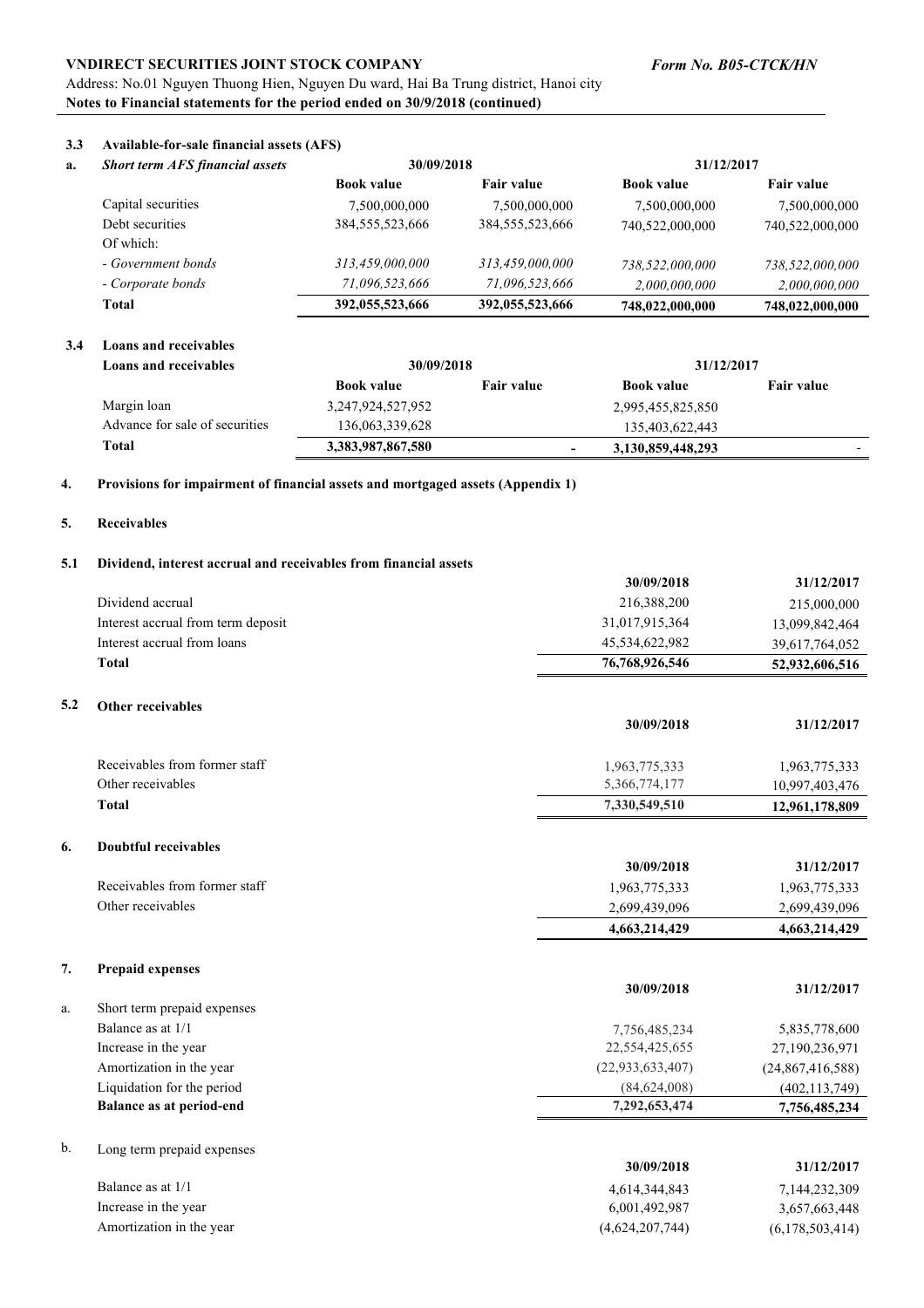#### Address: No.01 Nguyen Thuong Hien, Nguyen Du ward, Hai Ba Trung district, Hanoi city **Notes to Financial statements for the period ended on 30/9/2018 (continued)**

|      | Liquidation for the period                             | 437,283,208     | (9,047,500)     |
|------|--------------------------------------------------------|-----------------|-----------------|
|      | <b>Balance as at period-end</b>                        | 6,428,913,294   | 4,614,344,843   |
| 8.   | Increase, decrease of intangible fixed assets          |                 |                 |
|      | (See Appendix 02)                                      |                 |                 |
| 9    | Increase, decrease of intangible fixed assets          |                 |                 |
|      | Cost                                                   | 30/09/2018      | 31/12/2017      |
|      | Balance as at 1 January                                | 78,230,908,391  | 66,725,200,461  |
|      | Increase in the year                                   | 3,430,174,324   | 4,696,348,930   |
|      | Transfer from basic construction expense in progress   |                 | 6,809,359,000   |
|      | Balance as at period-end                               | 81,661,082,715  | 78,230,908,391  |
|      | <b>Accumulated amortization</b>                        |                 |                 |
|      | Balance as at 1 January                                | 53,126,575,887  | 43,411,922,925  |
|      | Depreciation in the year                               | 8,132,818,109   | 9,714,652,962   |
|      | Balance as at period-end                               | 61,259,393,996  | 53,126,575,887  |
|      | <b>Carrying value</b>                                  |                 |                 |
|      | Balance as at 1 January                                | 25,104,332,504  | 23,313,277,536  |
|      | Balance as at period-end                               | 20,401,688,719  | 25,104,332,504  |
| 10.  | Payables to securities transactions                    |                 |                 |
|      |                                                        | 30/09/2018      | 31/12/2017      |
| 10.1 | Payables to Stock Exchange                             | 5,336,075,250   | 6,306,339,228   |
| 10.2 | Payables to securities delivered, received from issuer |                 |                 |
| 10.3 | Payables to VSD                                        |                 |                 |
| 10.4 | Payables to purchased financial assets                 | 313,453,876,989 | 757,423,894,000 |
| 10.5 | Payables to other entities, individuals                |                 |                 |
|      | <b>Total</b>                                           | 318,789,952,239 | 763,730,233,228 |
| 11.  | Taxes and payables to the State budget                 |                 |                 |
|      |                                                        | 30/09/2018      | 31/12/2017      |
|      | Corporate income tax                                   | 26,781,388,930  | 25,764,691,233  |
|      | Personal income tax                                    | 14,862,596,627  | 17,301,390,698  |
|      | <b>VAT</b>                                             | 136,459,005     | 346,986,431     |
|      | Other taxes (withholding tax)                          |                 |                 |
|      | Fees, charges and other payables                       |                 |                 |
|      | <b>Total</b>                                           | 41,780,444,562  | 43,413,068,362  |
| 12.  | <b>Accrued expenses</b>                                |                 |                 |
|      |                                                        | 30/09/2018      | 31/12/2017      |
|      | Paid interest from loan/issued bond                    | 63,934,648,123  | 14,762,319,630  |
|      | Other accrued expenses                                 | 834,284,250     | 768,668,519     |
|      | <b>Total</b>                                           | 64,768,932,373  | 15,530,988,149  |
| 13.  | Payable to suppliers                                   |                 |                 |
|      |                                                        | 30/09/2018      | 31/12/2017      |
|      | Thai Duong Construction Consultancy and Trading JSC    | 5,000,000       | 5,000,000       |
|      | TD Advertising and Trading Co., Ltd                    | 5,593,933       | 5,593,933       |
|      | Forest Technology Research Institute                   | 501,600         | 501,600         |
|      | Trang Minh Anh Technology Company Limited              | 57,650,725      |                 |
|      | Thang Tam Interior Decoration Construction Co., Ltd    |                 | 20,744,340      |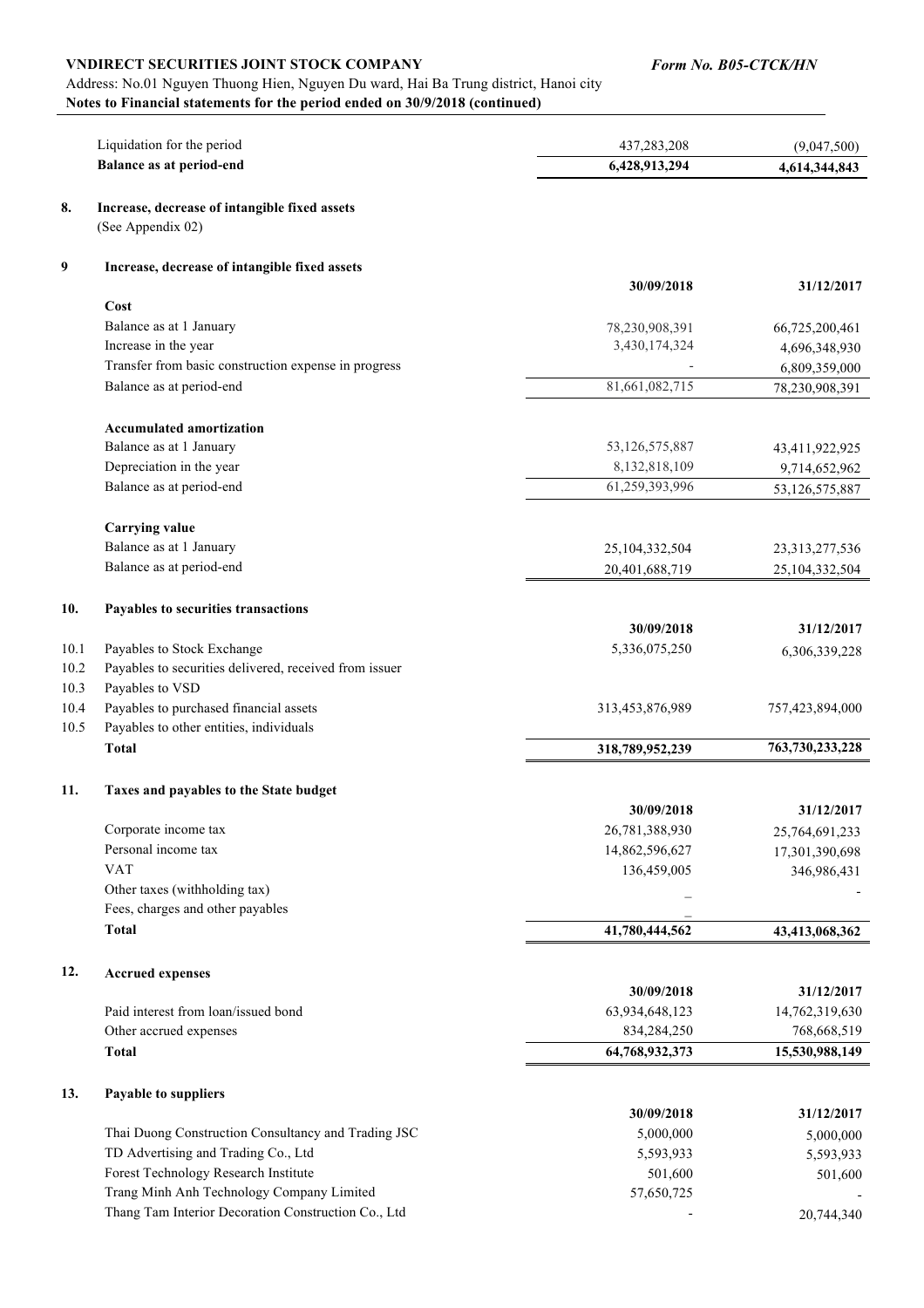#### Address: No.01 Nguyen Thuong Hien, Nguyen Du ward, Hai Ba Trung district, Hanoi city **Notes to Financial statements for the period ended on 30/9/2018 (continued)**

|     | <b>Total</b>                           | 797,971,043   | 2,100,216,713 |
|-----|----------------------------------------|---------------|---------------|
|     | Other payables                         | 639,793,952   | 1,500,620,751 |
|     | Received short term deposit            | 158, 177, 091 | 599,595,962   |
| 14. | Other payables and payments            | 30/09/2018    | 31/12/2017    |
|     | <b>Total</b>                           | 6,622,177,007 | 2,554,536,055 |
|     | Nhu Thi Hai Van                        | 1,012,700,000 |               |
|     | Dimension Data Vietnam Company Limited | 3,018,034,567 |               |
|     | Financial Software Solution JSC        | 2,361,200,000 | 2,361,200,000 |
|     | Duong Dong Co., Ltd                    | 115,000,000   | 115,000,000   |
|     | AWA Waterproofing Co., Ltd             | 46,496,182    | 46,496,182    |

#### **15. Borrowings (details under borrowings arisen in the period of Securities Company)**

| <b>Short term borrowings</b>                 | <b>Balance in period-</b><br>beginning        | Borrowings in the<br>period | Amounts paid in the<br>period | <b>Balance in period-end</b> |
|----------------------------------------------|-----------------------------------------------|-----------------------------|-------------------------------|------------------------------|
| - Borrowings from bank                       | 4,351,896,422,610                             | 62,694,845,866,212          | 61,072,147,869,828            | 5,974,594,418,994            |
| - Borrowings from individuals                |                                               |                             |                               |                              |
| - Borrowings from other<br>subjects<br>Total | $\overline{\phantom{0}}$<br>4,351,896,422,610 | 62,694,845,866,212          | 61,072,147,869,828            | 5,974,594,418,994            |
| - Other short term borrowings                |                                               |                             |                               |                              |
| Total                                        | 4,351,896,422,610                             | 62,694,845,866,212          | 61,072,147,869,828            | 5,974,594,418,994            |
|                                              |                                               |                             |                               |                              |

#### **16. Payment for Settlement Assistance Fund**

|                                  | 30/09/2018     | 31/12/2017     |
|----------------------------------|----------------|----------------|
| - Initial payment                | 20,000,000,000 | 18,257,761,747 |
| - Additional payment             |                | 705,758,183    |
| - Interest allocated in the year |                | 1,036,480,070  |
| Total                            | 20,000,000,000 | 20,000,000,000 |

#### **17. Undistributed profit**

|                               | 30/09/2018      | 31/12/2017      |
|-------------------------------|-----------------|-----------------|
| Undistributed realized profit | 658,727,129,790 | 757,921,397,031 |
| Unrealized profit             | 46,595,806,375  | 27,021,271,065  |
| Total                         | 705,322,936,165 | 784,942,668,096 |

#### **18. Undistributed profit**

|    |                                                                                                                                                                                                                                     | <b>Year 2018</b>  | <b>Year 2017</b> |
|----|-------------------------------------------------------------------------------------------------------------------------------------------------------------------------------------------------------------------------------------|-------------------|------------------|
| 1. | Undistributed realized interest in previous year (as at $31/12/2017$ )                                                                                                                                                              | 757,921,397,031   | 354,791,006,867  |
| 2. | Unrealized profit up to $31/12/2017$                                                                                                                                                                                                |                   |                  |
| 3. | Realized lost/profit in the year from $1/1/2018$ to $30/09/2018$                                                                                                                                                                    | 310,278,302,021   | 297,031,479,453  |
| 4. | Net profit attributable to shareholders or capital contributors up to 30/09/2018<br>$(4)=(1-2+/-3)$                                                                                                                                 | 1,068,199,699,052 | 651,822,486,320  |
| 5. | Extracted fund from profit                                                                                                                                                                                                          | 41,858,845,261    | 9,552,372,487    |
|    | Financial reserve fund                                                                                                                                                                                                              |                   |                  |
|    | Reserve fund for addition of charter capital                                                                                                                                                                                        |                   |                  |
|    | Bonus fund                                                                                                                                                                                                                          | 41,858,845,261    | 9,552,372,487    |
| 6. | Profit attributable to shareholders or capital contributors in current year as at<br>31/3/2018 (5)=(4*Income rate attributable to shareholders or capital<br>contributors under the Charter of Securities Company and Resolution of | 367,613,724,000   |                  |
| 7. | General Shareholders Meeting, General Members Meeting)<br>Payable tax per income attributable to Investors who hold shares<br>$(7) = (6 * Related tax rate)$                                                                        | 2,811,052,600     |                  |
| 8. | Total income attributable to shareholders or capital contributors $(8)=(6)-(7)$                                                                                                                                                     | 364,802,671,400   |                  |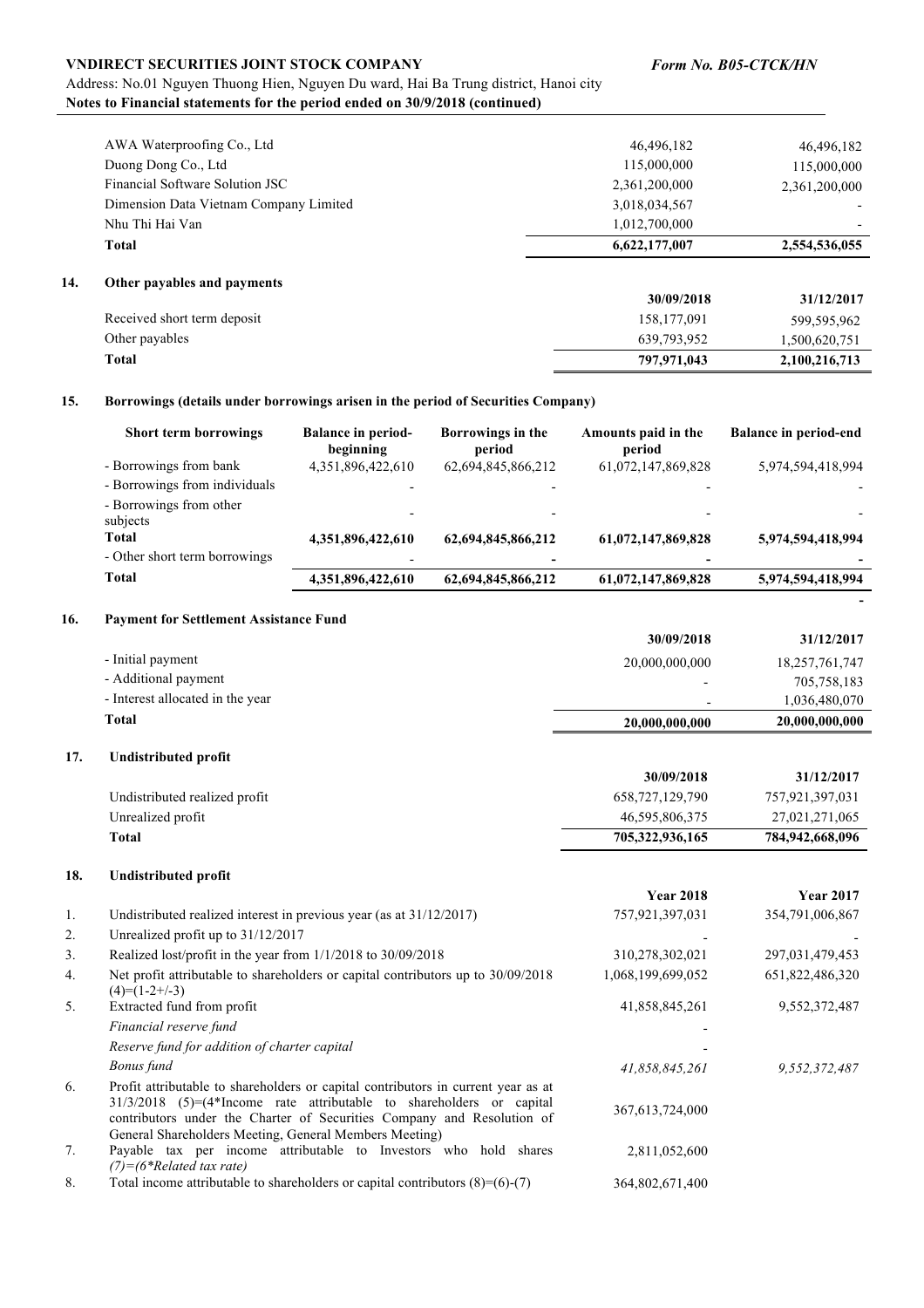Address: No.01 Nguyen Thuong Hien, Nguyen Du ward, Hai Ba Trung district, Hanoi city **Notes to Financial statements for the period ended on 30/9/2018 (continued)**

- **B. Notes to the consolidated comprehensive Statement of Income**
- **19. Income**

#### **19.1 Interest from financial assets at fair value through profit/loss (FVTPL)**

#### **a. Interest from selling financial assets at fair value through profit/loss**

| <b>Year 2018</b> | Sale quantity | Total sale value       | <b>Total weighted</b><br>average cost of<br>capital as at the end<br>of transaction date | <b>Interest from</b><br>securities trading<br>in year |
|------------------|---------------|------------------------|------------------------------------------------------------------------------------------|-------------------------------------------------------|
| Listed shares    | 29,763,358    | 986,014,152,200        | 877,750,788,201                                                                          | 108,263,363,999                                       |
| Unlisted shares  | 3,976,225     | 134,619,379,844        | 126, 651, 450, 725                                                                       | 7,967,929,119                                         |
| Listed bonds     | 56,743,598    | 6,294,247,304,818      | 6,286,491,705,907                                                                        | 7,755,598,911                                         |
| Unlisted bonds   | 23,108,510    | 17,732,803,378,844     | 17,672,207,468,266                                                                       | 60,595,910,578                                        |
|                  | 113,591,691   | 25, 147, 684, 215, 706 | 24,963,101,413,099                                                                       | 184,582,802,607                                       |

#### **b. Dividends, interest arising from financial assets at fair value through profit/loss**

|                 |               | 30/09/2018         |                |
|-----------------|---------------|--------------------|----------------|
|                 | This period   | <b>Progressive</b> |                |
| Dividend income | 1.202.512.716 | 9,486,408,291      | 41,465,175,496 |
|                 | 1.202.512.716 | 9,486,408,291      | 41,465,175,496 |

#### **c. Profit from held-to-maturity investments**

|                                      | 30/09/2018     |                    | 30/09/2017      |
|--------------------------------------|----------------|--------------------|-----------------|
|                                      | This period    | <b>Progressive</b> |                 |
| Income from interest of term deposit | 80,996,116,327 | 196, 798, 775, 885 | 131,467,442,471 |
|                                      | 80,996,116,327 | 196,798,775,885    | 131,467,442,471 |

#### **d. Interest from loans and receivables**

|                                                                                       | 30/09/2018     |                    | 30/09/2017      |  |
|---------------------------------------------------------------------------------------|----------------|--------------------|-----------------|--|
|                                                                                       | This period    | <b>Progressive</b> |                 |  |
| Loan interest from deposited transaction                                              | 92,475,509,772 | 318,636,938,418    | 227,073,839,080 |  |
| Interest income from advance payment to<br>customer for securities trading activities | 4,080,156,444  | 17,404,761,615     | 14,336,052,749  |  |
|                                                                                       | 96,555,666,216 | 336,041,700,033    | 241,409,891,829 |  |

#### **e. Interest from available-for-sale financial assets**

|                           | 30/09/2018  |                    | 30/09/2017     |
|---------------------------|-------------|--------------------|----------------|
|                           | This period | <b>Progressive</b> |                |
| Interest income from bond | 45.642.223  | 1.644.342.223      | 35,608,423,283 |
|                           | 45,642,223  | 1,644,342,223      | 35,608,423,283 |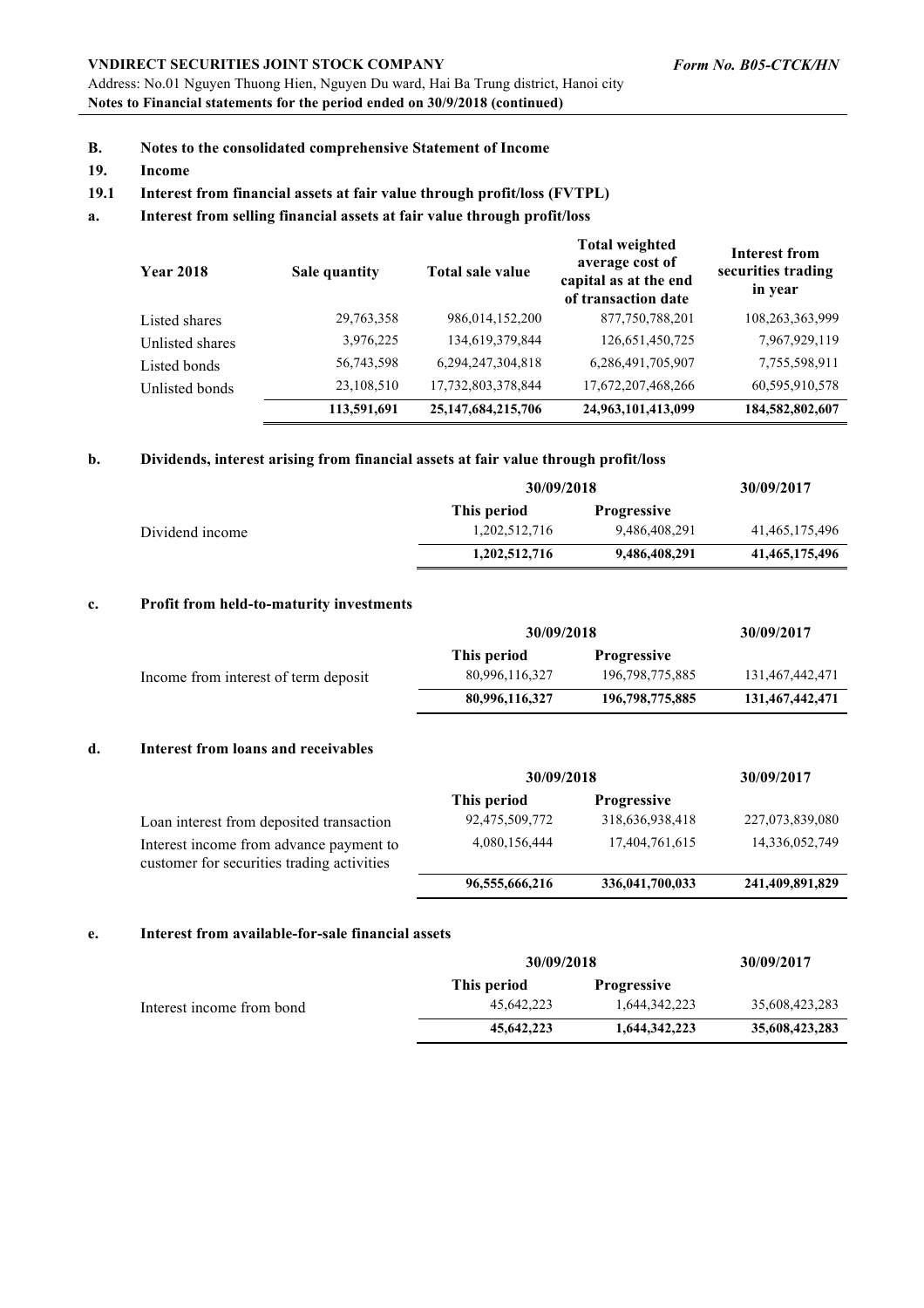#### **19.2 Loss from financial assets at fair value through profit/loss**

#### **a. Loss from selling financial assets at fair value through profit/loss**

| <b>Year 2018</b> | Sale quantity | Total sale value   | <b>Total weighted</b><br>average cost of<br>capital as at the end<br>of transaction date | <b>Loss from</b><br>securities trading<br>in year |
|------------------|---------------|--------------------|------------------------------------------------------------------------------------------|---------------------------------------------------|
| Listed shares    | 28,281,609    | 721,589,819,738    | 817,795,697,834                                                                          | (96,205,878,096)                                  |
| Unlisted shares  | 3,447,005     | 46,733,950,000     | 47,742,750,000                                                                           | (1,008,800,000)                                   |
| Listed bonds     | 57,670,000    | 6,116,895,840,000  | 6,118,705,800,000                                                                        | (1,809,960,000)                                   |
| Unlisted bonds   | 4,467,412     | 18,105,369,693,149 | 18,159,822,191,237                                                                       | (54, 452, 498, 088)                               |
|                  | 93,866,026    | 24,990,589,302,887 | 25,144,066,439,071                                                                       | (153, 477, 136, 184)                              |

#### **20 Revenues from financial activities**

|     |                                                                  |             | 30/09/2018         |               |  |
|-----|------------------------------------------------------------------|-------------|--------------------|---------------|--|
| No. | Type of revenues from financial activities                       |             | 30/09/2017         |               |  |
|     |                                                                  | This period | <b>Progressive</b> |               |  |
|     | Interest of non-term and term deposit, not<br>more than 3 months | 883,931,600 | 4,825,818,187      | 9,679,130,799 |  |
|     | Total                                                            | 883,931,600 | 4,825,818,187      | 9,679,130,799 |  |
|     |                                                                  |             |                    |               |  |
| 21  | <b>Financial expense</b>                                         |             |                    |               |  |

| No. | Type of financial expense |                |                    | 30/09/2017         |
|-----|---------------------------|----------------|--------------------|--------------------|
|     |                           | This period    | <b>Progressive</b> |                    |
|     | Interest expense          | 72,684,269,073 | 196,865,108,600    | 145,567,713,652    |
|     | Total                     | 72,684,269,073 | 196,865,108,600    | 145, 567, 713, 652 |

#### **22 Expense for securities company management**

|                                                      | 30/09/2018     |                    |                    |  |  |
|------------------------------------------------------|----------------|--------------------|--------------------|--|--|
| Type of expense for securities company<br>management |                |                    | 30/09/2017         |  |  |
|                                                      | This period    | <b>Progressive</b> |                    |  |  |
| Salary and related expenses                          | 48,405,090,540 | 134,809,471,561    | 103, 143, 667, 791 |  |  |
| Expense for office supplies                          | 223,869,476    | 616,883,078        | 714,176,414        |  |  |
| Expense for tools, instruments                       | 1,022,549,793  | 2,744,893,721      | 2,414,868,663      |  |  |
| Fixed assets depreciation expense                    | 5,892,138,677  | 15,470,948,423     | 14, 206, 248, 243  |  |  |
| Expense for tax, fees and charges                    | 100,565,430    | 208,407,402        | 138,388,965        |  |  |
| Outside purchasing service cost                      | 19,422,191,197 | 50,435,189,425     | 43, 364, 781, 453  |  |  |
| Goodwill allocation                                  | 609,834,222    | 1,809,616,767      | 1,789,730,868      |  |  |
| Total                                                | 75,676,239,335 | 206,095,410,377    | 165,771,862,397    |  |  |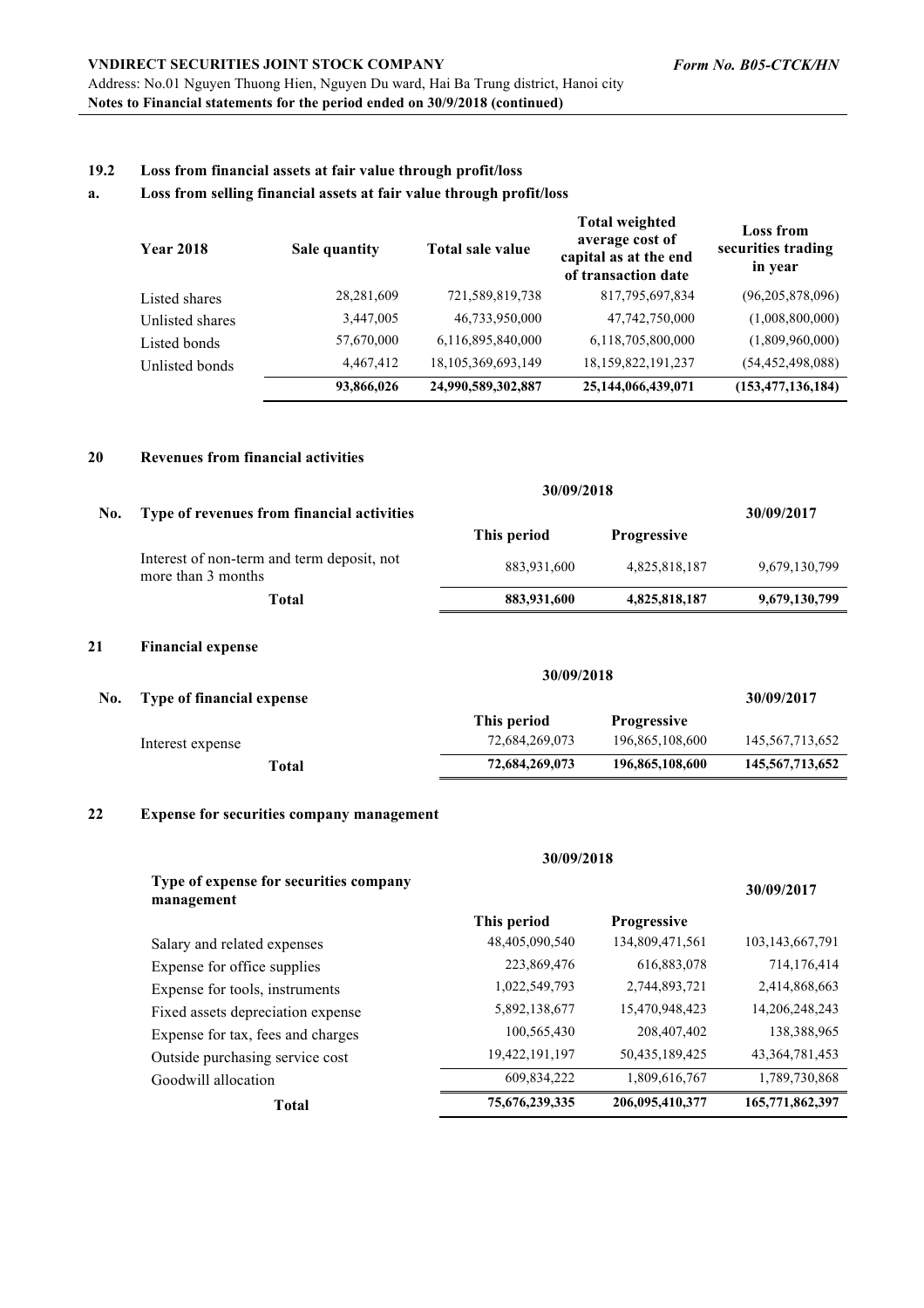#### **23 Other income**

|                                | 30/09/2018                        |               |               |  |  |
|--------------------------------|-----------------------------------|---------------|---------------|--|--|
| <b>Details of other income</b> | This period<br><b>Progressive</b> |               | 30/09/2017    |  |  |
|                                |                                   |               |               |  |  |
| Business cooperation fee       | 11,774,593                        | 11,774,593    | 85,454,545    |  |  |
| Other income                   | 154,989,351                       | 232,539,565   | 377,957,228   |  |  |
| Total                          | 166,763,944                       | 244, 314, 158 | 463, 411, 773 |  |  |

#### **24 Corporate income tax expense**

|    |                                                                                                               | 30/09/2018      |                   | 30/09/2017     |
|----|---------------------------------------------------------------------------------------------------------------|-----------------|-------------------|----------------|
|    | Details of Corporate income tax expense                                                                       | This period     | Accumulated       |                |
| 1. | Current securities company income tax expense                                                                 | 26,781,388,930  | 74, 277, 662, 174 | 66,847,701,611 |
|    | - Securities company's income tax expense on taxable<br>income in current year                                | 26,781,388,930  | 74, 277, 662, 174 | 66,847,701,611 |
|    | - Securities company's income tax adjustment in previous<br>years into this year's current income tax expense |                 |                   |                |
| 2. | Total securities company's current income tax expenses                                                        | 26,781,388,930  | 74, 277, 662, 174 | 66,847,701,611 |
| 3. | Securities company's deferred income tax expenses                                                             | (257, 784, 573) | 4,893,633,827     | 5,851,278,581  |
|    | - Securities company's deferred income tax expense<br>arising from taxable temporary difference               | (257, 784, 573) | 4,893,633,827     | 5,851,278,581  |
|    | - Deferred corporate income tax expense arising from<br>refund of deferred income tax assets                  |                 |                   |                |
|    | - Deferred corporate income tax arising from deductible<br>temporary difference                               |                 |                   |                |
|    | - Deferred corporate income tax arising from taxable loss<br>and unused tax preference                        |                 |                   |                |
|    | - Deferred corporate income tax arising from refund of<br>payable deferred income tax                         |                 |                   |                |
| 4. | Total deferred corporate income tax expense                                                                   | (257, 784, 573) | 4,893,633,827     | 5,851,278,581  |

#### **25 Accumulation of Statement of comprehensive income**

| <b>Items</b>                                     | Term-beginning<br>balance | <b>Arising value</b> | Change in owner's<br>equity and<br>recognition into<br>business result | <b>Term-end balance</b> |  |
|--------------------------------------------------|---------------------------|----------------------|------------------------------------------------------------------------|-------------------------|--|
| A                                                |                           | $\mathbf 2$          | 3                                                                      | 4                       |  |
| Profits finished after<br>corporate income tax   | 712,006,306,462           | 356, 193, 392, 589   | (409, 472, 569, 262)                                                   | 658, 727, 129, 789      |  |
| Profits unfinished after<br>corporate income tax | 26,641,043,797            | 19,954,762,579       | $\overline{\phantom{0}}$                                               | 46,595,806,376          |  |
| <b>Total</b>                                     | 738,647,350,259           | 376, 148, 155, 168   |                                                                        | 705,322,936,165         |  |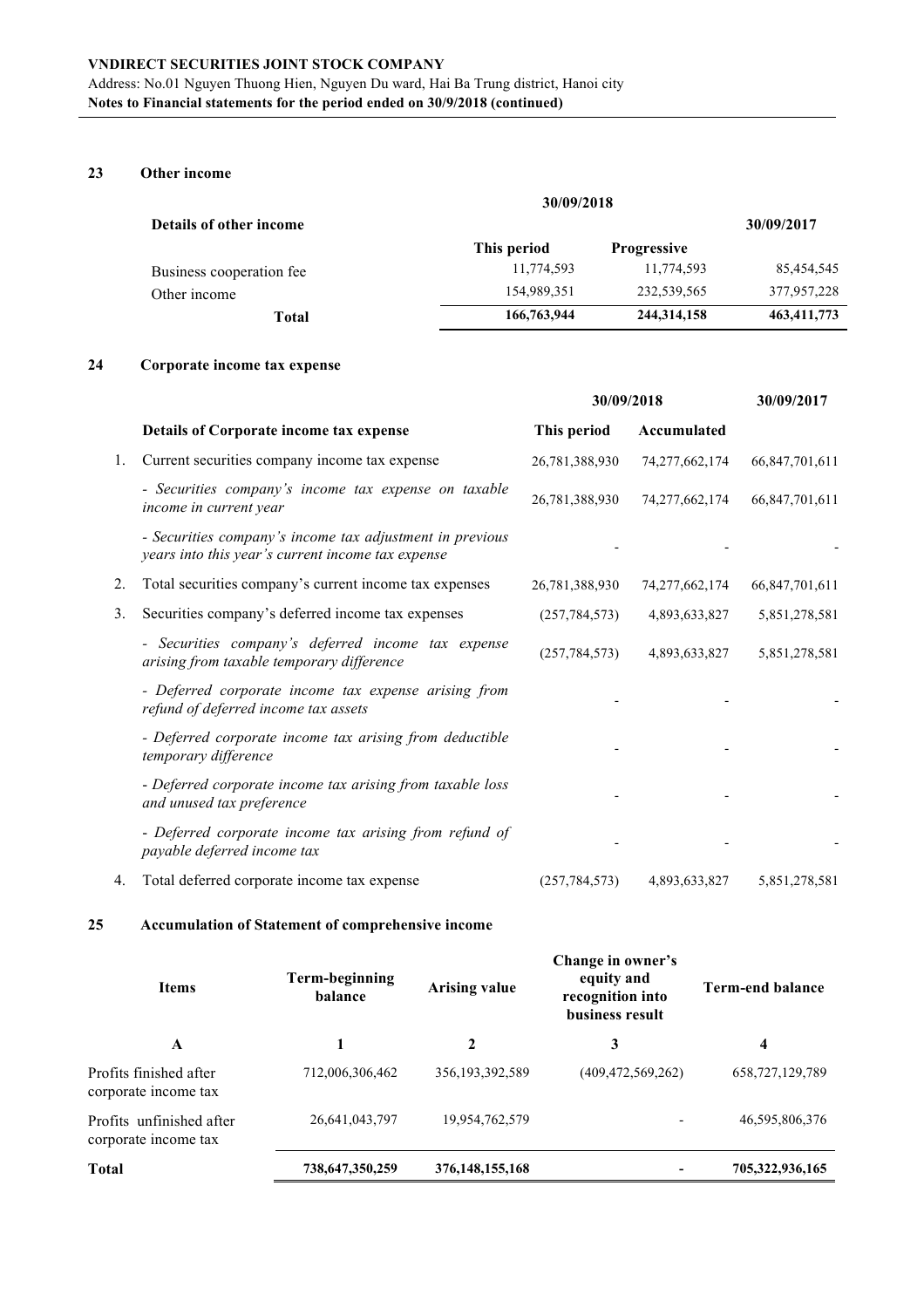Address: No.01 Nguyen Thuong Hien, Nguyen Du ward, Hai Ba Trung district, Hanoi city **Notes to Financial statements for the period ended on 30/9/2018 (continued)**

| 26   | <b>Operations with relevant parties</b>                              |                                                                                                                       |  |  |  |  |  |
|------|----------------------------------------------------------------------|-----------------------------------------------------------------------------------------------------------------------|--|--|--|--|--|
| 26.1 | List and relationship with relevant parties having economic relation |                                                                                                                       |  |  |  |  |  |
|      | List of relevant parties                                             | Relationship                                                                                                          |  |  |  |  |  |
|      | Pham Minh Huong                                                      | Chairman of Management Board                                                                                          |  |  |  |  |  |
|      | Vu Hien                                                              | Member of Management Board                                                                                            |  |  |  |  |  |
|      | Post - Telecommunications Joint Stock Insurance<br>Corporation (PTI) | Chairman of Management Board and Member of<br>Management Board of PTI                                                 |  |  |  |  |  |
|      | Vietnam National Apiculture Joint Stock Company (Vinapi)             | Chairman of Management Board of Vinapi                                                                                |  |  |  |  |  |
|      | H&H Investment Management Co. Ltd                                    | Chairman of Management Board and Chairman of Members<br>Council                                                       |  |  |  |  |  |
|      | IPA Investments Corporation                                          | Member of Management Board of VND and Chairman of<br>Management Board of IPA                                          |  |  |  |  |  |
|      | IPA Financial Co. Ltd                                                | Member of Management Board of VND and Chairman of<br>Company, big shareholder                                         |  |  |  |  |  |
|      | Tra Vinh Rural Electricity Development JSC.                          | Member of Management Board of VND and Member of<br>Management Board of Tra Vinh Rural Electricity<br>Development JSC. |  |  |  |  |  |
|      | Bac Ha Energy JSC.                                                   | Member of Management Board of VND and Chairman of<br>Management Board of Bac Ha                                       |  |  |  |  |  |
|      | Asian Pearl JSC.                                                     | Member of Management Board of VND and Chairman of<br>Management Board of Asian Pearl                                  |  |  |  |  |  |
|      | ANVIE Real Estate Co. Ltd                                            | Member of Management Board of VND and Chairman of<br>Members Board of ANVIE                                           |  |  |  |  |  |
|      | HOMEFOOD JSC.                                                        | Member of Management Board of VND and Chairman of<br>Management Board of Homefood                                     |  |  |  |  |  |
|      | HOMEDIRECT Service JSC.                                              | Member of Management Board of VND and Chairman of<br>Management Board of HomeDirect                                   |  |  |  |  |  |
|      | IPA Cuu Long Trading and Investment JSC.                             | Member of Management Board of VND and Chairman of<br>management Board of IPA Cuu Long                                 |  |  |  |  |  |
|      | Printing Mechanical JSC. (CKI)                                       | Member of Management Board of VND and Chairman of<br>Management Board of CKI                                          |  |  |  |  |  |
|      | Hoi An Tourist Service JSC. (HOT)                                    | Member of Management Board of VND and Member of<br>Management Board of HOT                                            |  |  |  |  |  |

#### **26.2 Operations with relevant parties**

The balance and major transactions of the company with relevant parties as of 30/09/2018 and for the period ended on the same date.

|                                      | <b>Transaction value</b> |                                                                        | <b>Balance as of</b> |               |  |
|--------------------------------------|--------------------------|------------------------------------------------------------------------|----------------------|---------------|--|
|                                      | 9 months of 2018         | 9 months of 2017                                                       | 30/09/2018           | 30/09/2017    |  |
|                                      | <b>VND</b>               | <b>VND</b>                                                             | <b>VND</b>           | <b>VND</b>    |  |
|                                      |                          | <b>Management Board, Board of General Directors, Supervisory Board</b> |                      |               |  |
| Salary and bonus                     | 13,533,000,000           | 3,394,000,000                                                          |                      |               |  |
| <b>IPA Investments Corporation</b>   |                          |                                                                        |                      |               |  |
| Office rental and<br>management cost | 4,724,456,409            | 4,952,666,235                                                          |                      |               |  |
| Deposit for<br>purchasing subsidiary |                          | 22,000,000,000                                                         |                      |               |  |
| <b>HOMEDIRECT Service JSC.</b>       |                          |                                                                        |                      |               |  |
| Capital contribution                 |                          |                                                                        | 7,500,000,000        | 7,500,000,000 |  |
| Account for                          |                          |                                                                        | 232,913,379          | 2.350.414.027 |  |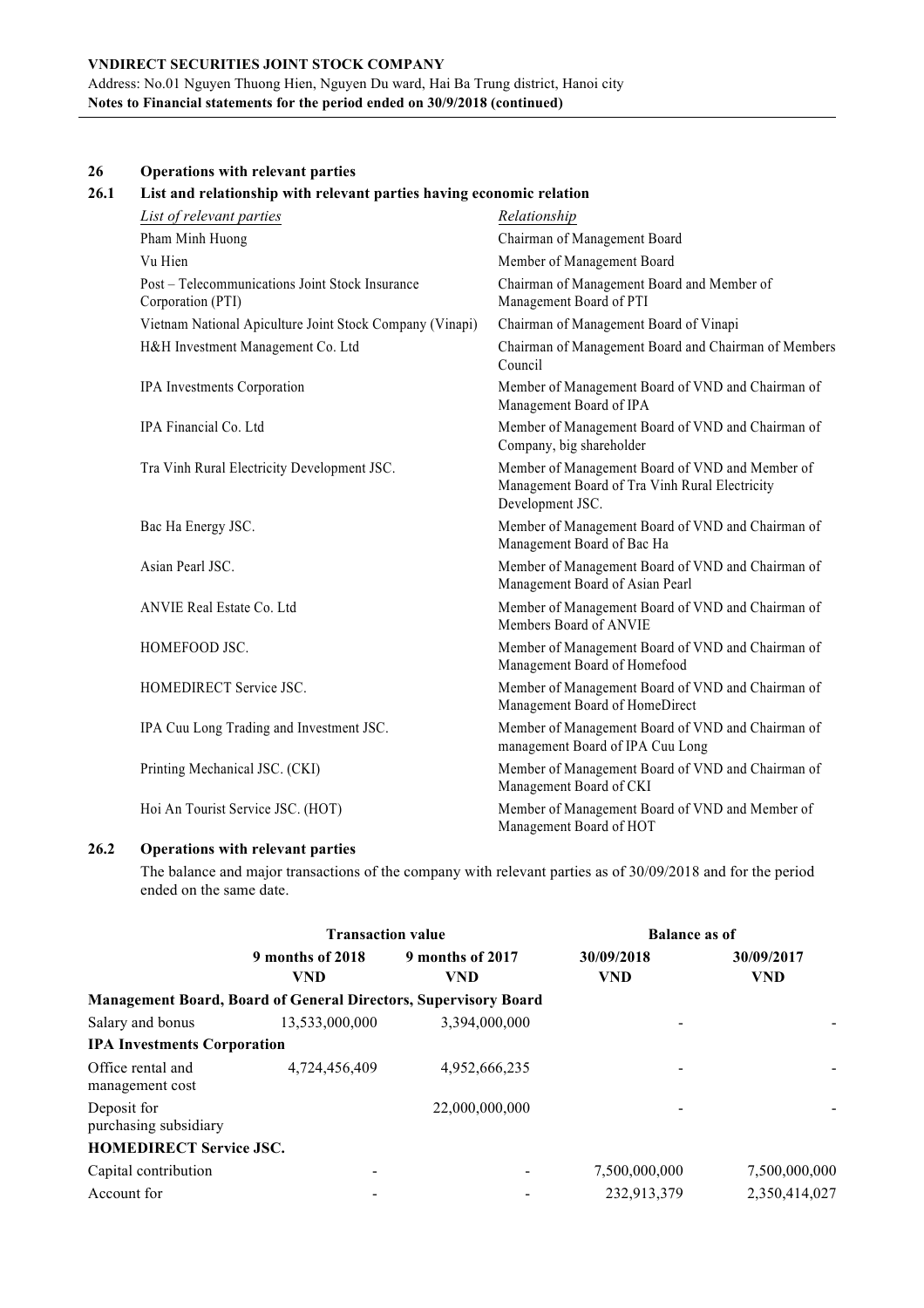#### Address: No.01 Nguyen Thuong Hien, Nguyen Du ward, Hai Ba Trung district, Hanoi city **Notes to Financial statements for the period ended on 30/9/2018 (continued)**

| securities transaction                  |                                                        |             |                 |                 |
|-----------------------------------------|--------------------------------------------------------|-------------|-----------------|-----------------|
| Collecting fee of<br>bond issuance      | 2,900,000,000                                          |             |                 |                 |
| Other revenue                           | 6,999,439                                              |             |                 |                 |
| Paying interest for<br>non-term deposit | 13,592,582                                             | 123,178,944 |                 |                 |
| Other costs                             | 120,000,000                                            |             |                 |                 |
| <b>IPA Financial Co. Ltd</b>            |                                                        |             |                 |                 |
| Receiving capital<br>contribution       |                                                        |             | 561,883,540,000 | 392,011,780,000 |
| Account of securities<br>transaction    |                                                        |             | 30,834,489      | 1,272,319,199   |
| Revenue from fees                       | 21,461,063                                             | 877,192     |                 |                 |
| Paying interest of<br>non-term deposit  | 1,502,333                                              | 6,878,729   |                 |                 |
| Receiving Vndirect<br>dividends         | 56,188,354,000                                         |             |                 |                 |
|                                         | <b>Post - Telecommunications Insurance Corporation</b> |             |                 |                 |
| Stock investment                        |                                                        |             | 150,160,550,000 | 150,160,550,000 |
| Dividend                                |                                                        |             |                 |                 |
| Account of securities<br>transaction    |                                                        |             | 22,960,662,546  | 2,362,773,075   |
| Revenue from fees                       | 1,334,348,634                                          | 907,279,417 |                 |                 |
| Paying interest of<br>non-term deposit  | 19,742,135                                             | 53,372,005  |                 |                 |
| Hoi An Tourist Service JSC (HOT)        |                                                        |             |                 |                 |
| Stock investment                        |                                                        |             | 9,644,810,000   | 9,644,810,000   |
| Bac Ha Energy JSC.                      |                                                        |             |                 |                 |
| Account of securities<br>transaction    |                                                        |             | 174,582,420     | 255,392,318     |
| Paying interest of<br>non-term deposit  | 736,741                                                | 3,458,623   |                 |                 |
| <b>Asian Pearl JSC.</b>                 |                                                        |             |                 |                 |
| Account of securities<br>transaction    |                                                        |             | 76,309,276      | 3,879,992       |
| Paying interest of<br>non-term deposit  | 210,211                                                | 1,060,443   |                 |                 |
| <b>ANVIE Real Estate Co. Ltd</b>        |                                                        |             |                 |                 |
| Account of securities<br>transaction    |                                                        |             | 14,034,912      | 186, 397, 769   |
| Paying interest of<br>non-term deposit  | 104,883                                                | 3,238,611   |                 |                 |
| Revenue from fees                       | 267,740                                                |             |                 |                 |
| <b>HOMEFOOD JSC.</b>                    |                                                        |             |                 |                 |
| Account of securities<br>transaction    |                                                        |             | 523,844         | 552,597         |
| Paying interest of<br>non-term deposit  | 1,247                                                  | 3,153       |                 |                 |
| Buying food                             | 18,039,481                                             |             |                 |                 |
| <b>Printing Mechanical JSC.</b>         |                                                        |             |                 |                 |
| Advance payment for                     |                                                        |             | 500,000,000     | 500,000,000     |
|                                         |                                                        |             |                 |                 |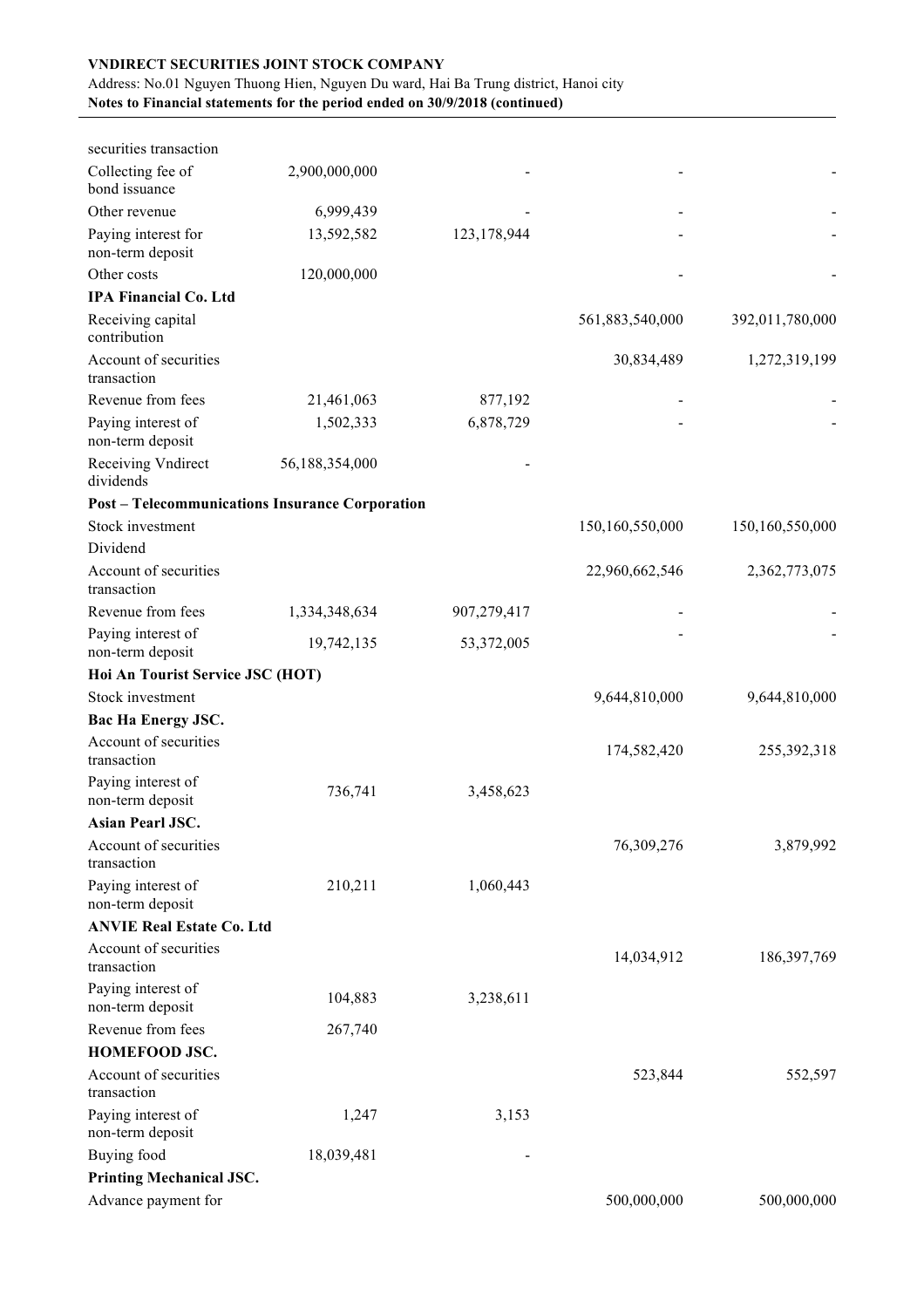## Address: No.01 Nguyen Thuong Hien, Nguyen Du ward, Hai Ba Trung district, Hanoi city

**Notes to Financial statements for the period ended on 30/9/2018 (continued)**

|               |            | 1,307,769,071  |                |
|---------------|------------|----------------|----------------|
| 441,650       | 133,603    |                |                |
| 1,677,110     |            |                |                |
|               |            |                |                |
|               |            | 64,144,590,000 | 9,868,320,000  |
| 63,000,000    | 63,000,000 |                |                |
|               |            | 920,195,813    | 41,181,215     |
| 790,592       | 190,693    |                |                |
| 150,457,647   | 2,423,529  |                |                |
| 1,343,736,050 |            |                |                |
|               |            |                |                |
|               |            | 1,800,000      | 1,640,000      |
| 63,000,000    | 63,000,000 |                |                |
|               |            | 581,390,245    | 1,179,360,579  |
|               |            |                | 53,293,800,000 |
| 2,020,105     | 5,019,714  |                |                |
| 5,193,840     | 3,368,378  |                |                |
| 171,000       |            |                |                |
|               |            |                |                |

| <b>Prepared by</b>        | Checked by              | Approved by                            |
|---------------------------|-------------------------|----------------------------------------|
| <b>General Accountant</b> | <b>Chief Accountant</b> | <b>Chairperson of Management Board</b> |
| (Signed)                  | (Signed)                | (Signed and sealed)                    |
| Vu Thanh Van              | Nguyen Ha Ninh          | <b>Pham Minh Huong</b>                 |

*Prepared on October 19, 2018*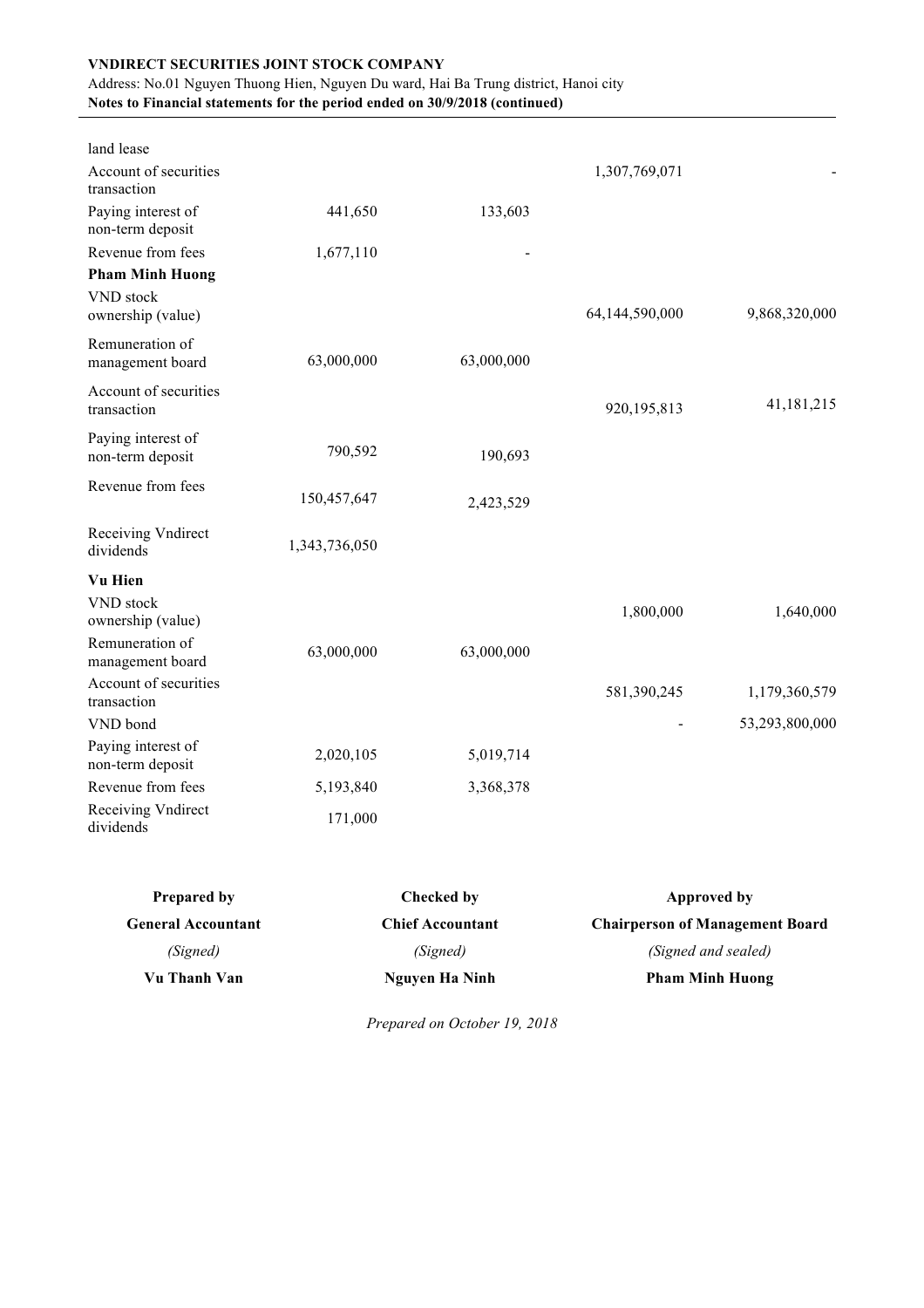#### **4. Provision for impairment of assets**

|                | Type of financial asset         | Basis for this period's provision |                    |                                                 |                                  | Previous period's | This period's             |
|----------------|---------------------------------|-----------------------------------|--------------------|-------------------------------------------------|----------------------------------|-------------------|---------------------------|
| No.            |                                 | Quantity                          | <b>Book value</b>  | Market value as of<br><b>Balance sheet date</b> | This period's<br>provision value | provision value   | appropriation or reversal |
| A              | B                               |                                   | $\mathbf{2}$       |                                                 |                                  | 5                 | 6                         |
|                | <b>Financial assets FVTPL</b>   | 77,457,038                        | 1,332,326,491,941  | 1,260,401,822,743                               | 144,752,959,867                  | 95,974,061,945    | 48,778,897,922            |
|                | AB O                            | 17,574,123                        | 170,489,057,266    | 107,079.131.439                                 | 63.409.925,827                   | 53.621.139.316    | 9,788,786.511             |
| $\overline{2}$ | ACC O                           | 270,000                           | 5,400,000.000      | 5,400.000.000                                   |                                  |                   |                           |
| 3              | <b>BMI</b>                      | 385,252                           | 11,085,477,060     | 9,400,148.800                                   | 1,685,328,260                    |                   | 1,685,328,260             |
| $\overline{4}$ | <b>BSR</b>                      | 620,000                           | 13.908.993,200     | 12,400.000,000                                  | 1,508.993,200                    |                   | 1,508.993,200             |
| 5              | <b>CTD</b>                      | 20,631                            | 3,395,977.340      | 3,424.746.000                                   |                                  |                   |                           |
| 6              | <b>DIG</b>                      | 318,243                           | 6.282.982,708      | 5,648,813,250                                   | 634, 169, 458                    |                   | 634,169,458               |
| $\mathcal{I}$  | <b>FIT</b>                      | 449                               | 3,837,020          | 1,863,350                                       | 1,973,670                        | 257,112,790       | (255, 139, 120)           |
| 8              | HAH                             | 5                                 | 209.150            | 69.250                                          | 139.900                          | 490,752,900       | (490.613,000)             |
| 9              | HOT                             | 964,481,                          | 27.005,468,000     | 27.487,708.500                                  |                                  | 9,741,258,100     | (9.741, 258, 100)         |
| 10             | LPB                             | 1,212,139                         | 47.595.089,382     | 51.273,479.700                                  |                                  |                   |                           |
| 11             | LPB                             | 2,310,000                         | 28,639.027,742     | 24,024.000.000                                  | 4,615.027,742                    | 442.730,000       | 4.172.297.742             |
| 12             | <b>LTG</b>                      | 1.952,050                         | 114.654,478,100    | 74.958,720,000                                  | 39,695,758,100                   | 28.001.181.000    | 11,694.577,100            |
| 13             | <b>MBB</b>                      | 1,019,994                         | 23,720,706,500     | 23,561.861,400                                  | 158,845,100                      |                   | 158,845,100               |
| 14             | <b>MWG</b>                      | 8.042                             | 1,010,168,324      | 1.022,942,400                                   |                                  | 123.790,594       | (123, 790.594)            |
| 15             | OIL                             | 1,178,500                         | 24,688,128,000     | 19.680,950.000                                  | 5.007,178,000                    |                   | 5,007.178.000             |
| 16             | PNJ                             | 63                                | 5,964,135          | 6.646.500                                       |                                  |                   |                           |
| 17             | POW                             | 5,000,000                         | 73,306,340,000     | 83,500.000,000                                  |                                  |                   |                           |
| 18             | PTI                             | 15,805,396                        | 299,948,261,482    | 290,819,286.400                                 | 23,712,507,882                   |                   | 23.712.507.882            |
| 19             | PHR                             | 498,007                           | 13,420,029,123     | 13,246,986.200                                  | 203,434.103                      |                   | 203.434,103               |
| 20             | <b>REE</b>                      | 43,517                            | 1,652,127,678      | 1,605,777,300                                   | 46,350,378                       |                   | 46,350,378                |
| 21             | <b>VGG</b>                      | 494.700                           | 31,140,960,000     | 29,187,300.000                                  | 1,953,660,000                    | 2.629.070,000     | (675, 410, 000)           |
| 22             | <b>VNDAF</b>                    | 5,000.000                         | 50.500,000.000     | 50.189,000,000                                  | 311,000,000                      |                   | 311.000.000               |
| 23             | <b>VPB</b>                      | 2,791,321                         | 73.913.567.210     | 74.807,402.800                                  | 1,500.000                        |                   | 1,500.000                 |
| 24             | <b>VRE</b>                      | 150.000                           | 6,053,748,780      | 6.285,000,000                                   |                                  |                   |                           |
| 25             | Others                          | 19,840.125                        | 304,505,893,741    | 345,389,989,454                                 | 1,807,168,247                    | 667,027,245       | 1.140.141,002             |
| $\mathbf{I}$   | <b>Financial assets HTM</b>     |                                   | 5,417,330,000,000  | 5,417,330,000,000                               |                                  |                   |                           |
| Ш              | <b>Financial assets on loan</b> |                                   | 3,383,987,867,580  | 3,358,336,696,872                               | 25,651,170,708                   | 98,947,943,286    | (73, 296, 772, 578)       |
| IV             | <b>Financial assets AFS</b>     | 3,643,040                         | 392,055,523,666    | 392,055,523,666                                 |                                  |                   |                           |
|                | Capital securities              |                                   | 7,500,000,000      | 7,500,000.000                                   |                                  |                   |                           |
| 2              | Corporate bond                  | 643.040                           | 71,096.523,666     | 71,096.523.666                                  |                                  |                   |                           |
| 3              | Government bond                 | 3.000.000                         | 313,459.000,000    | 313,459,000.000                                 |                                  |                   |                           |
|                | <b>TOTAL</b>                    | 81,100,078                        | 10,525,699,883,187 | 10,428,124,043,281                              | 170,404,130,575                  | 194,922,005,231   | (24, 517, 874, 656)       |